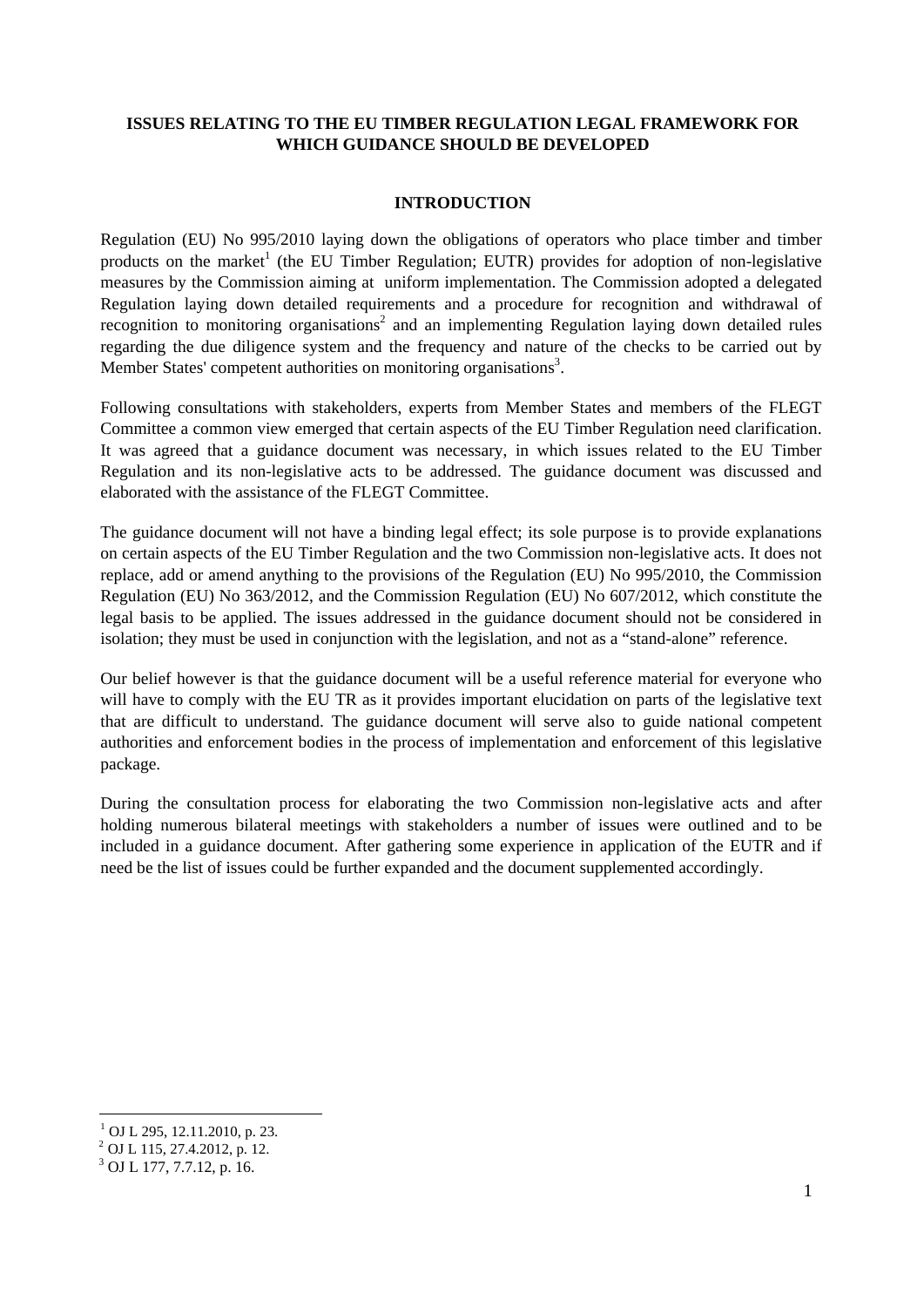# **1. The definition of "placing on the market"**

#### **Relevant legislation:**

#### **EU Timber Regulation**

#### **Article 2 Definitions**

*[···]* 

 *(b) 'placing on the market ' means the supply by any means, irrespective of the selling technique used, of timber or timber products for the first time on the internal market for distribution or use in the course of a commercial activity, whether in return for payment or free of charge. It also includes the supply by means of distance communication as defined in Directive 97/7/EC of the European Parliament and of the Council of 20 May 1997 on the protection of consumers in respect of distance contracts (3). The supply on the internal market of timber products derived from timber or timber products already placed on the internal market shall not constitute 'placing on the market '* 

*[···]* 

This definition clearly states that the "supply" must be:

- **• on the internal market** so the timber must be physically present in the EU, either harvested here or imported and cleared by customs for free circulation as products do not acquire the status of "European Union goods" before they have entered the territory of the customs union. Goods under special customs procedures (e.g. temporary importation; inward processing; processing under customs control; customs warehouses; free zones) as well as transits and reexportation are not considered to be placed on the market.
- **• for the first time -** timber products already placed on the EU market will not be covered nor will products derived from timber products already placed on the market. Making a product available for the first time further refers to each individual product placed on the market after the date of entry into application of the EU Timber Regulation  $(3<sup>rd</sup>$  March 2013), and not to the launch of a new product or product line. Moreover the concept of placing on the market refers to each individual product, not to a type of product, irrespective of whether it was manufactured as an individual unit or a series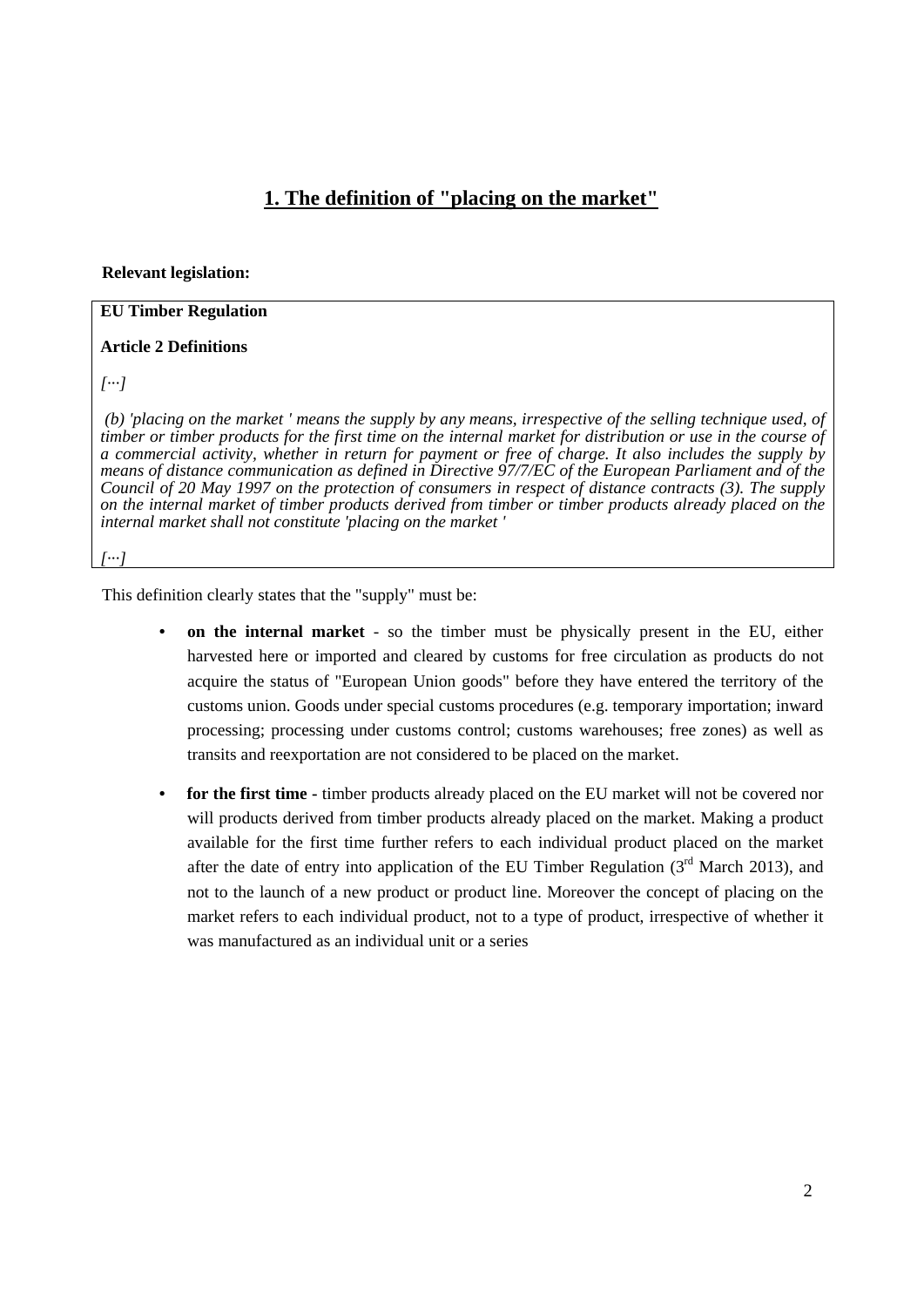# • in the course of a commercial activity - so the Regulation does not impose requirements on non-commercial consumers

All the above elements must be present simultaneously. 'Placing on the market' should therefore, be understood as occurring when an operator first makes timber or timber products available on the EU market for distribution or for use in the course of his commercial activity.

The provisions of the Regulation concerning "operators" therefore apply to:

- **•** companies or individuals which harvest timber within the EU, for the purpose of processing or for distribution to commercial or non-commercial consumers
- **•** companies or individuals which bring timber or timber products into the EU, for the purpose of processing or for distribution to commercial or non-commercial consumers, and
- **•** companies or individuals which harvest timber within the EU or bring timber or timber products into the EU exclusively for use in their own business.

Under this interpretation, a business which harvests timber within the EU or which brings into the EU timber or timber products for use in its own organisation needs to implement a due diligence system. This interpretation does not require the timber to be sold or physically transferred to a specific person: the timber is covered by the Regulation as soon as a supplier made it available for distribution or use in the  $EU^4$ .

The position under the Regulation of 'agents' who act as middle men, sourcing products for others and not merely acting as shipping agents, will need to be determined by reference to the particular facts of each case and the applicable contractual arrangements. An 'agent' who purchases and brings stock into the EU to meet anticipated orders from buyers will be an "operator" in his own right, unlike a true agent who acts only on behalf of another party and at no point takes actual ownership of products himself.

For timber harvested outside the EU:

1

- Where an EU based company buys timber or timber products in a third country and imports them into the EU, the EU based company becomes an operator when the timber or timber products enter the EU
- Where an EU based company buys timber or timber products in a third country and then has an agent imports them into the EU, the EU based company becomes an operator when the timber or timber products enter the EU
- Where an EU based company orders timber or timber products in a third country from a non-EU based supplier who imports them into the EU, the EU company becomes an operator when the timber enters the EU (even if ownership does not formally transfer until the timber is delivered to the EU based company)
- Where a non-EU based company imports timber or timber products into the EU, obtains the

<sup>4</sup> This interpretation broadly accords with the approach taken in the Guide to the Implementation of Directives based on the New Approach and the Global Approach ("the Blue Guide"), which could be seen on: http://ec.europa.eu/enterprise/policies/single-market-goods/files/blueguide/guidepublic\_en.pdf. However, the definition in the EU Timber Regulation differs from the one used in the single market directives.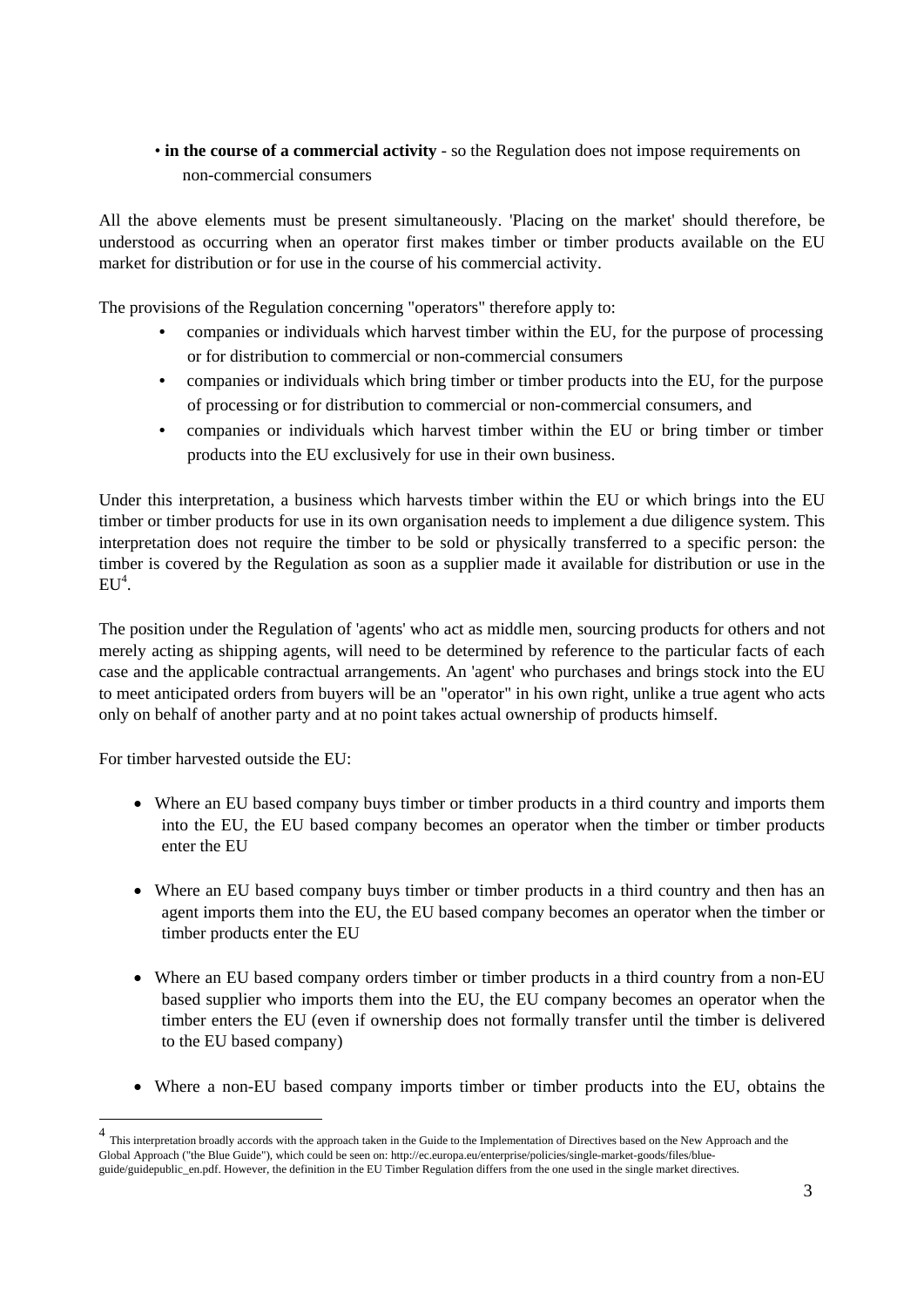release for free circulation and then seeks a buyer, the non-EU based company becomes an operator when the timber or timber products enter the EU (because the non-EU company has made the timber products available on the EU market)

 Where a non-EU based company sells timber or timber products from a third country directly to non-commercial end-users in the EU, the non-EU company becomes an operator when the timber or timber products enter the EU

All operators, whether EU or non-EU based, must comply with the prohibition on placing illegally harvested timber on the market and the obligation to exercise due diligence

Scenarios outlining how the interpretation of placing on the market would work in practice are given in Annex I.

The EU Timber Regulation does not have retroactive effect. This means that the prohibition will not apply to timber and timber products placed on the marked before its entry into application on  $3<sup>rd</sup>$  March 2013. However operators will need to show, when checked by the competent authorities, that they have established a due diligence system which is operational as of 3rd March 2013. Therefore it is important that operators are able to identify their supply before and after that date. The obligation for traceability for traders also applies from that date.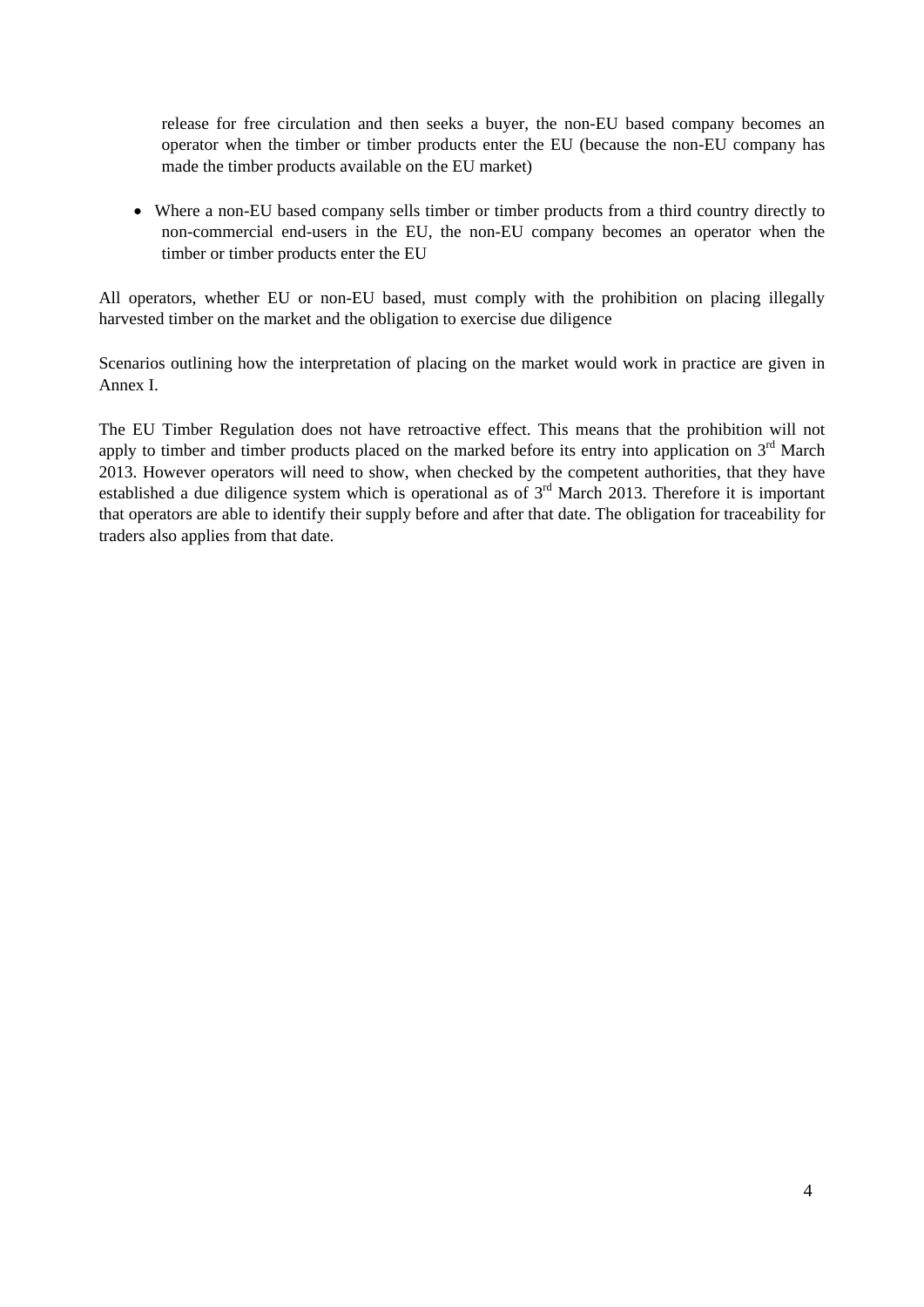# **2. Definition of negligible risk**

#### **Relevant legislation:**

### **EU Timber Regulation**

*Article 6*

*Due diligence systems* 

*[…]* 

*(c) except where the risk identified in course of the risk assessment procedures referred to in point (b) is negligible, risk mitigation procedures which consist of a set of measures and procedures that are adequate and proportionate to minimise effectively that risk and which may include requiring additional information or documents and/or requiring third party verification.* 

Due diligence requires an operator to gather information about timber and timber products and their suppliers in order to conduct a full risk assessment. The information required to be assessed under Article 6 can be divided into two categories.

- Article  $6(1)(a)$  specific information related to the timber or timber product itself: a description, its country of harvest (and, where applicable the sub-national region and concession), the supplier and trader, and documentation indicating compliance with applicable legislation.
- Article 6(1)(b) general information providing the context for assessing the product- specific information, about the prevalence of illegal harvesting of specific tree species and prevalence of illegal harvesting practices in the place of harvest, and on the complexity of the supply chain,

While the general information provides operators with the context in which to evaluate the level of risk, the product specific information is necessary to determine the risk linked to the timber product itself. It means that if the general information points to potential risks, special attention needs to be given to the gathering of the product specific-information. If the product is derived from several timber sources it will be necessary to assess the risk for each component or species.

The level of risk can only be assessed on a case-by-case basis as it depends upon a number of factors. Although there is not a single accepted system for risk assessment, as a general rule however, the operator will have to address the following questions: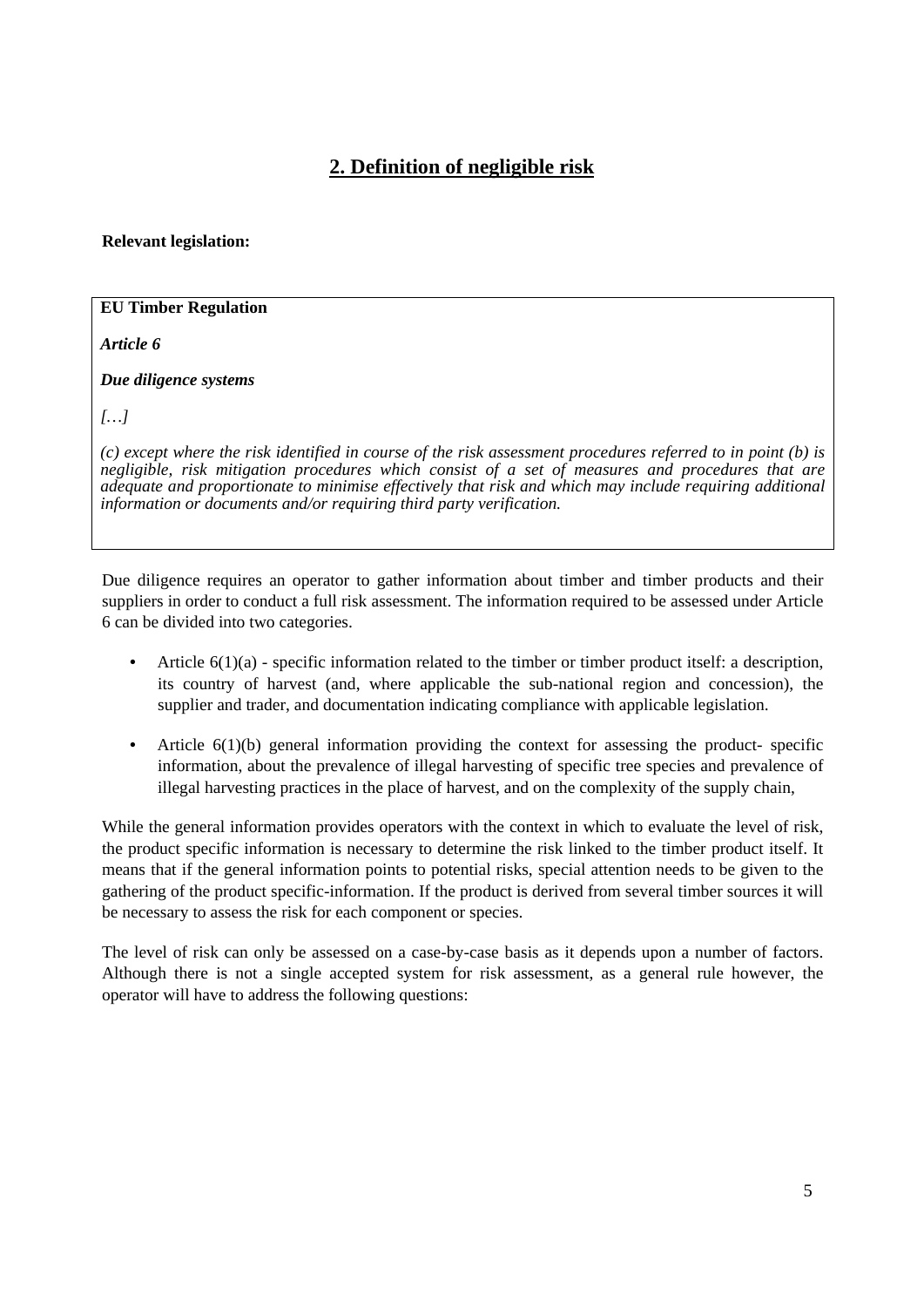### **• Where was the timber harvested?**

Is illegal logging prevalent in the country, or sub-region, or concession from where the timber originates? Is the specific tree species involved particularly at risk of illegal logging? Are there sanctions imposed by the UN Security Council or the Council of the European Union on timber imports and exports?

### **• Is the level of governance of concern?**

The level of governance might undermine the reliability of some documents indicating compliance with applicable legislation. Thus the country's corruption level, business risk indices, or other governance indicators should be considered.

**• Are all documents indicating compliance with applicable legislation made available by the supplier, and are verifiable?** 

If all possible documents are readily available, there is a stronger likelihood that the product's supply chain has been established. There should be well founded confidence that the documents are genuine and reliable.

**• Are there indications of involvement of any company in the supply chain in practices related to illegal logging?** 

There is a greater risk that timber purchased from a company that has been involved in practices related to illegal logging will have been illegally harvested.

### **• Is the supply chain complex?5**

The more complex the supply chain the harder it may be to trace the origins of the wood in a product back to the logging source. Failure to establish necessary information at any point in the supply chain may increase the possibility of illegally harvested timber entering the chain.

Negligible risk should be understood to apply to a supply when, following full assessment of both the product-specific and the general information no cause for concern can be discerned.

The list of risk assessment criteria is not exhaustive; operators may choose to add further criteria if they help determine the likelihood that timber in a product had been illegally harvested, or alternatively, demonstrate legal harvesting.

 $\overline{a}$ 

 $<sup>5</sup>$  For clarification of "complexity of supply chain" see section 3.</sup>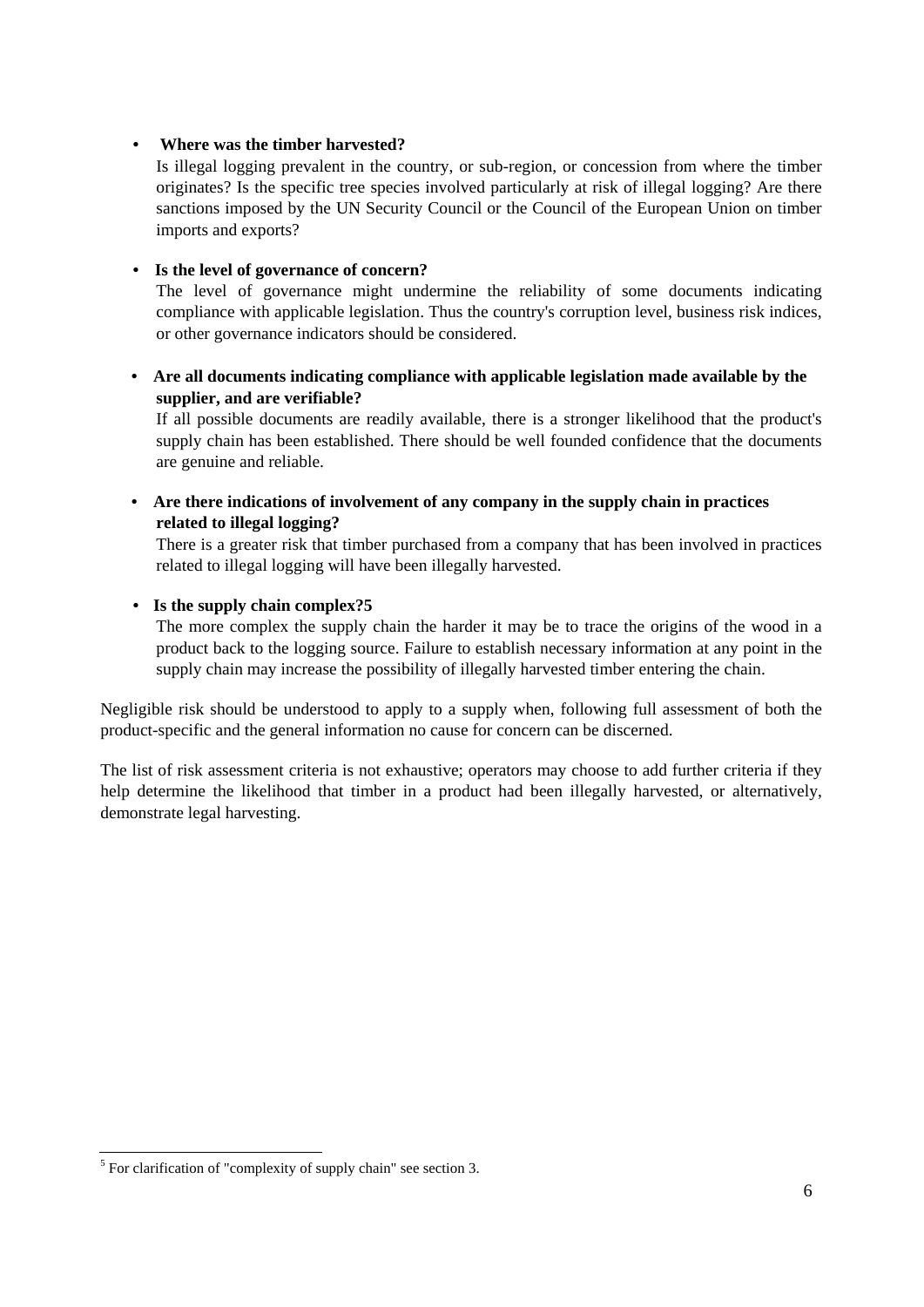# **3. Clarification of "complexity of the supply chain"**

### **Relevant legislation:**

| <b>EU Timber Regulation</b>                                                                                                                                                                    |
|------------------------------------------------------------------------------------------------------------------------------------------------------------------------------------------------|
| Article 6                                                                                                                                                                                      |
| Due diligence systems                                                                                                                                                                          |
| $[\cdots]$                                                                                                                                                                                     |
| (b) risk assessment procedures enabling the operator to analyse and evaluate the risk of illegally<br>harvested timber or timber products derived from such timber being placed on the market. |
| Such procedures shall take into account the information set out in point $(a)$ as well as relevant risk<br>assessment criteria, including:                                                     |
| $[\cdots]$                                                                                                                                                                                     |
| — complexity of the supply chain of timber and timber products.                                                                                                                                |
|                                                                                                                                                                                                |

Complexity of the supply chain is explicitly listed amongst the risk assessment criteria in Article 6 of the Regulation and therefore is relevant to the risk assessment and risk mitigation part of the due diligence exercise.

The rationale underpinning this criterion is that tracing timber back to its place of harvest (country of harvest and, where applicable, the sub-national region and the concession of harvest) may be more difficult if the supply chain is complex. Failure to establish necessary information at any point in the supply chain can increase the possibility of illegally harvested timber entering the chain. However it is not the length of the supply chain which should be regarded as the factor that elevates risk. What matters is the ability to trace the timber in a product back to its place of harvest. The level of risk will increase if the complexity of the supply chain makes it difficult to identify the information required by Article 6(1)(a) and (b) of the EU Timber Regulation. The existence of unidentified steps in the supply chain can lead to the conclusion that the risk is non-negligible.

The complexity of the supply chain increases with the number of processors and middlemen between the place of harvest and the operator. Complexity may also increases when more than one species or timber sources are used in the product.

In order to assess the complexity of the supply chain operators might use the following questions, which are neither obligatory nor exclusive: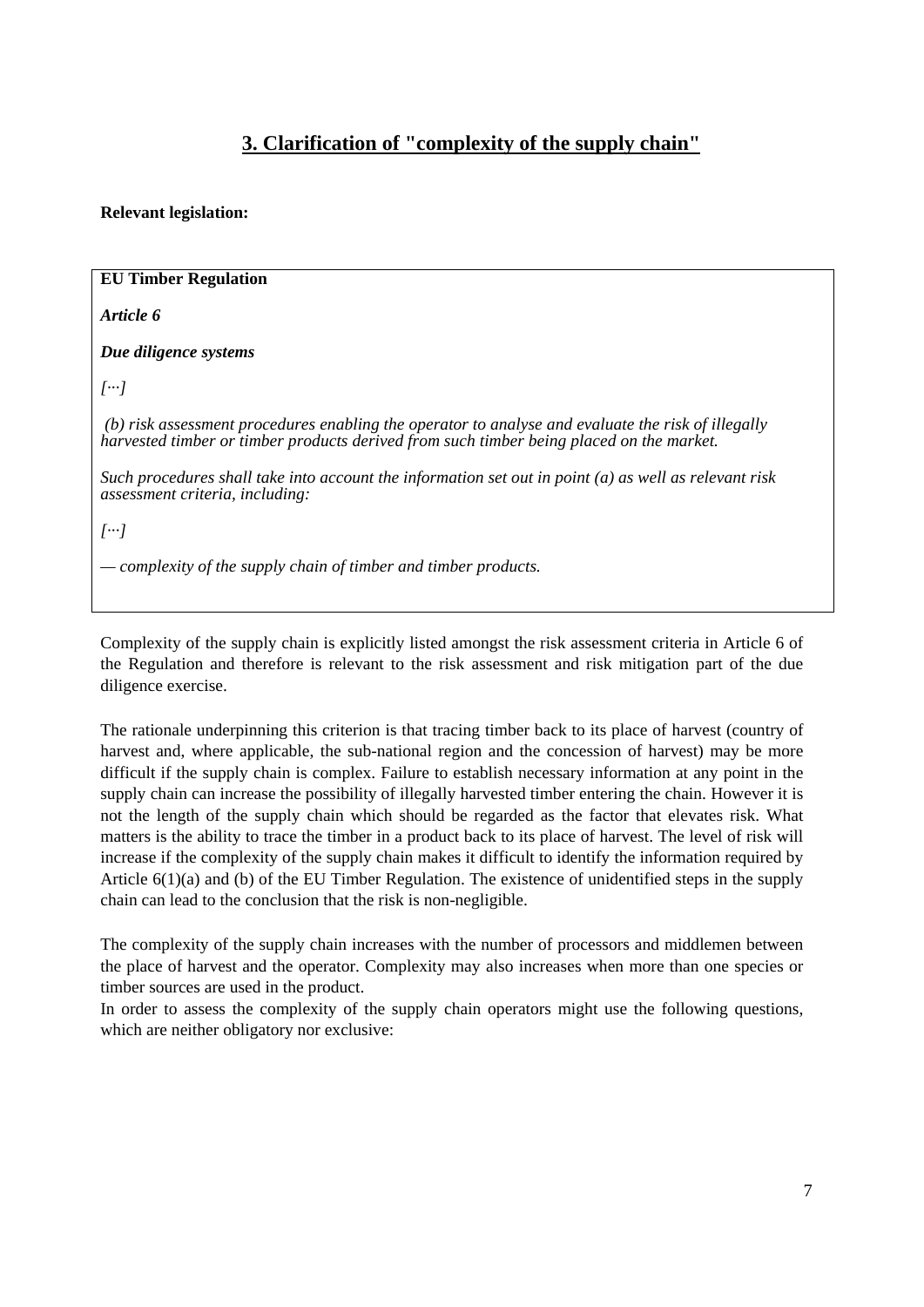- $\checkmark$  Are there several processors and steps in the supply chain before the placing of a particular timber product on the EU market?
- $\checkmark$  Have timber and timber products been traded in more than one country before placing on the EU market?
- $\checkmark$  Does the timber in the product to be placed on the market consist of more than one tree species?
- $\checkmark$  Does the timber in the product to be placed on the market come from different sources?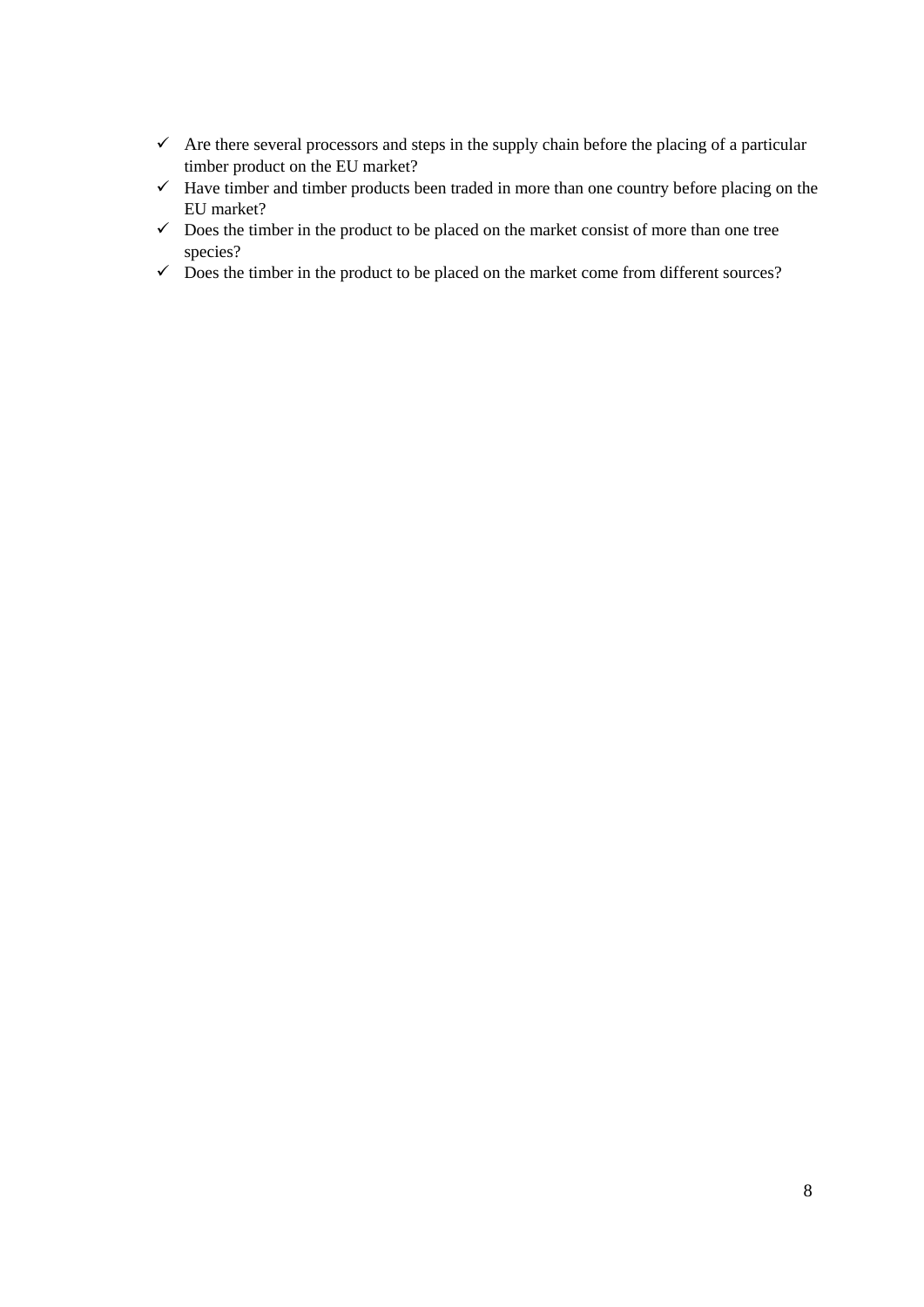# **4. Clarification of the requirement for documents indicating compliance of timber with applicable legislation**

### **Relevant legislation:**

#### **EU Timber Regulation**

*Article 2* 

*[···]* 

*(f) 'legally harvested' means harvested in accordance with the applicable legislation in the country of harvest;* 

*(g) 'illegally harvested' means harvested in contravention of the applicable legislation in the country of harvest;* 

*(h) 'applicable legislation' means the legislation in force in the country of harvest covering the following matters:* 

*- rights to harvest timber within legally gazetted boundaries,* 

*- payments for harvest rights and timber including duties related to timber harvesting,* 

*- timber harvesting, including environmental and forest legislation including forest management and biodiversity conservation, where directly related to timber harvesting,* 

*- third parties ' legal rights concerning use and tenure that are affected by timber harvesting, and* 

*- trade and customs, in so far as the forest sector is concerned.* 

*Article 6*

*Due diligence systems*

 $(1)$   $[...]$ 

*(a) measures and procedures providing access to the following information concerning the operator 's supply of timber or timber products placed on the market:* 

*[···]* 

*documents or other information indicating compliance of those timber and timber products with the applicable legislation* 

The rationale behind this obligation is that in the absence of an internationally agreed definition of legally harvested timber the basis for defining what constitutes illegal logging should be the legislation of the country where the timber was harvested.

The EUTR provides in Art. 6(1)(a) last indent that documents or other information indicating compliance with applicable legislation in the country of harvest must be collected as part of the due diligence obligation. It should be stressed from the outset that collecting documentation must be done for the purposes of the risk assessment and should not be viewed as a self-standing requirement.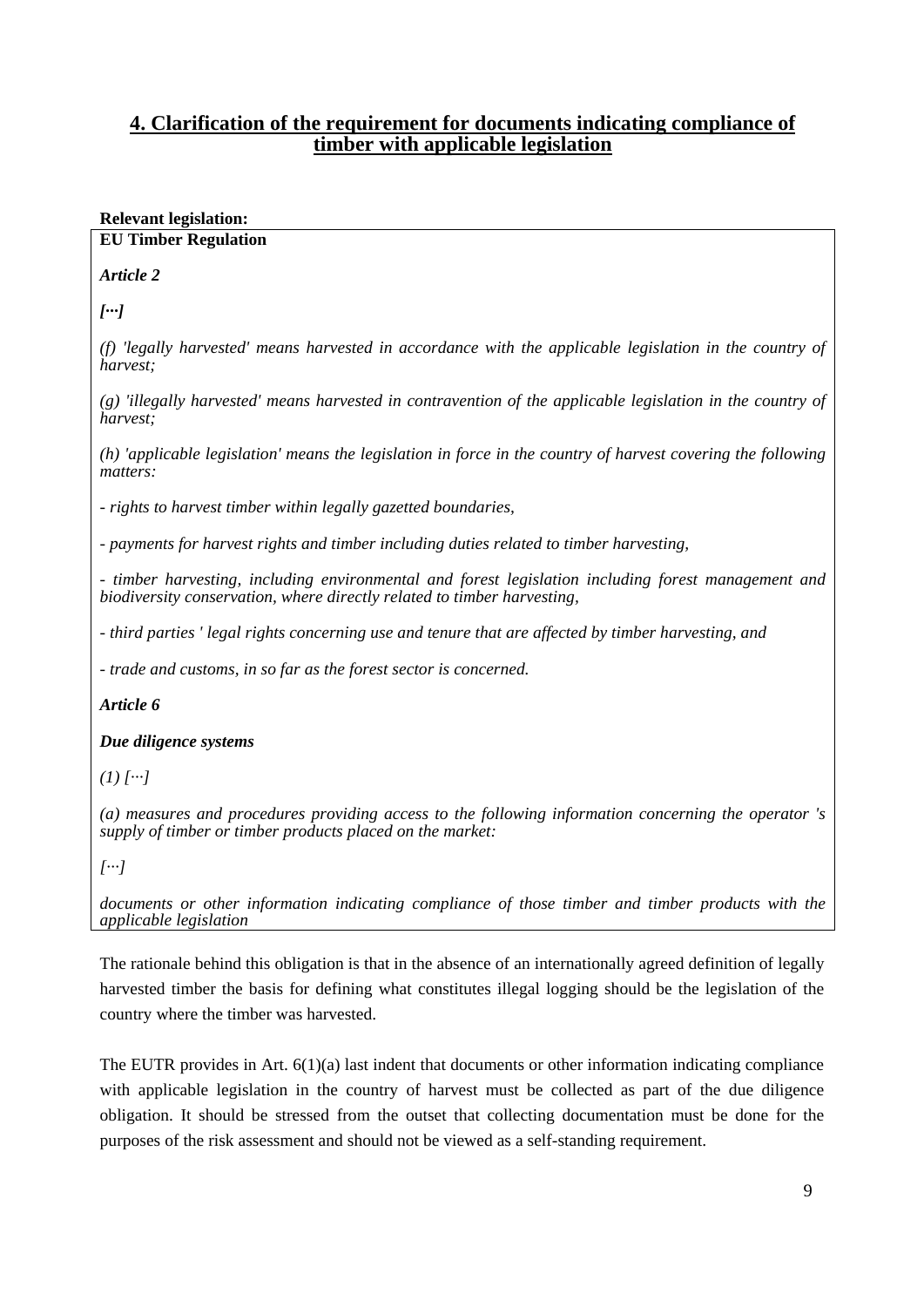The EUTR takes a flexible approach by listing a number of legislative areas without specifying particular laws, which are differ from country to country and may be subject to amendments. In order to obtain documents or other information indicating compliance with the applicable legislation in the country of harvest operators must in the first place be aware of what legislation exists in a particular country of harvest. In this effort they may be supported by the Member States' Competent Authorities in collaboration with the European Commission $6$ . They may also make use of the services of monitoring organisations (MO). In cases where operators are not using services of a MO they may seek assistance from organisations with specialist knowledge of the forest sector in specific countries where timber and timber products are harvested.

The obligation to obtain documents or other information should be interpreted broadly as different regulatory regimes exist in different countries, and not all of them require issuing of specific documentation. Therefore it should be read as including official documents issued by competent authorities; documents demonstrating contractual obligations; documents showing company policies; codes of conducts; certificates issued by third party verified schemes, etc.

The following table gives some concrete examples, which are for illustration purposes and cannot be considered compulsory or exhaustive:

| $\vert 1.$ Documentation for rights to harvest timber within Generally available documents             | in<br>paper<br>or                                            |
|--------------------------------------------------------------------------------------------------------|--------------------------------------------------------------|
| legally gazetted boundaries                                                                            | electronic form<br>of<br>documentation<br>e.g.               |
|                                                                                                        | ownership/rights to land<br>use or contract<br><sub>or</sub> |
|                                                                                                        | concession agreements                                        |
|                                                                                                        |                                                              |
| 2. Payments for harvest rights and timber including Generally available documents in paper             | <sub>or</sub>                                                |
| duties related to timber harvesting                                                                    | electronically e.g. contracts, bank notes, VAT               |
|                                                                                                        | documentation, official receipts, etc.                       |
|                                                                                                        |                                                              |
| 3. Timber harvesting, including environmental and Official audit reports; environmental clearance      |                                                              |
| forest legislation including forest management and certificates; approved harvest plans; coupe closure |                                                              |
| biodiversity conservation, where directly related to reports, ISO certificates; codes of conducts;     |                                                              |
| timber harvesting.                                                                                     | publicly available information demonstrating                 |
|                                                                                                        | rigorous legislative supervision and timber tracking         |
|                                                                                                        | and control procedures; official documents issued            |
|                                                                                                        | by competent authorities in a country of harvest etc.        |
|                                                                                                        | Environnemental impact sassements,                           |
| 4. Third parties' legal rights concerning use and                                                      | environnemental management plans,                            |
| tenure that are affected by timber harvesting                                                          | environnemental audit reports, social                        |

<sup>&</sup>lt;sup>6</sup> The EU has concluded a number of Voluntary Partnership Agreements (VPA) with third countries, which contain a detailed description of legislation applicable in those countries. They can guide operators regarding the applicable law in relation to products, which are not included in the Annex to a particular VPA as the case might be.

1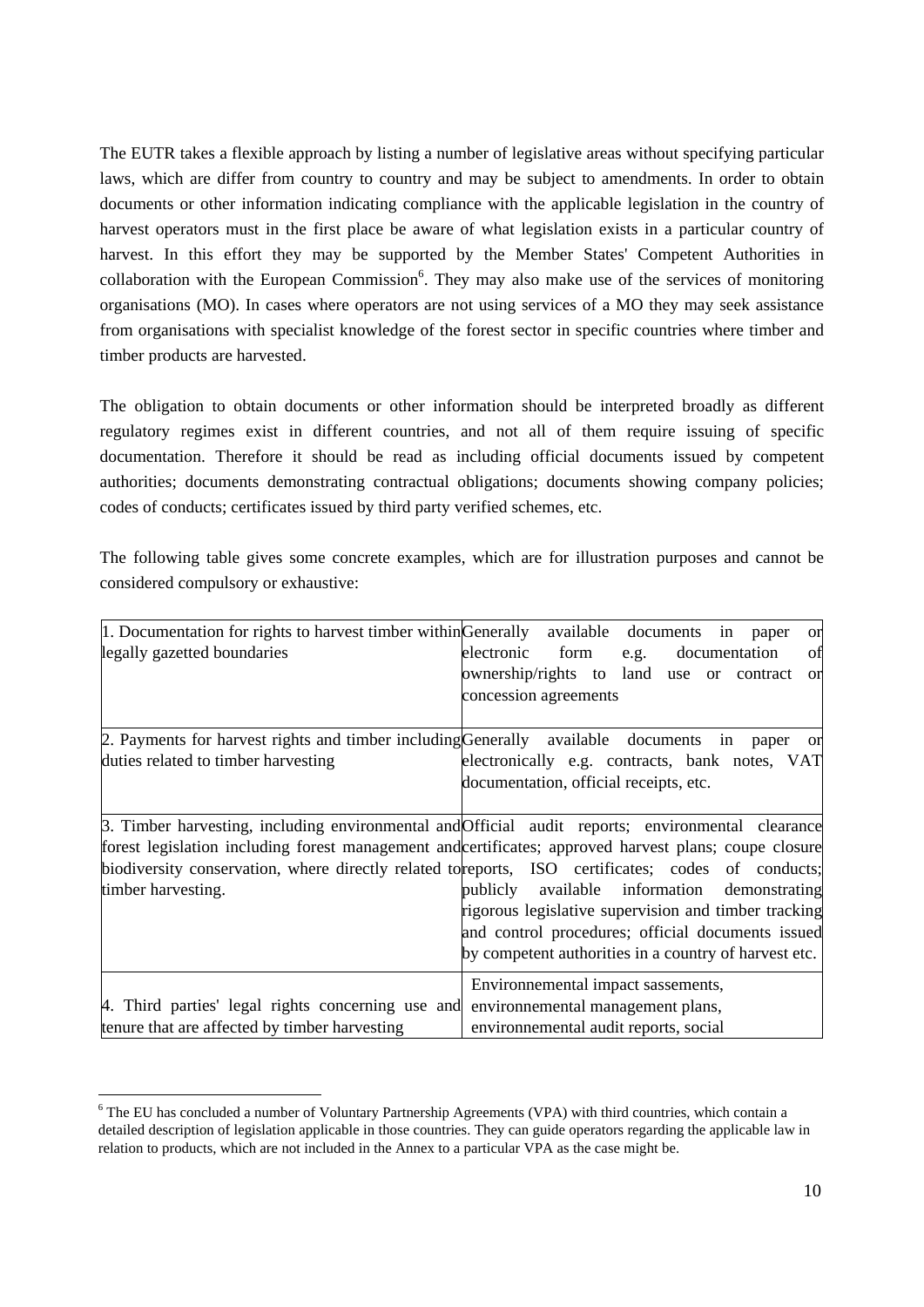|                                                                                                | responsibility agreements, specific reports on tenure<br>and rights claims and conflicts. |
|------------------------------------------------------------------------------------------------|-------------------------------------------------------------------------------------------|
| 5. Trade and customs, in so far as the forest sector is Generally available documents in paper | <sub>or</sub>                                                                             |
| concerned                                                                                      | electronic format e.g. contracts, bank notes, trade                                       |
|                                                                                                | notes, import licenses, export licenses, official                                         |
|                                                                                                | receipts for export duties, export ban lists, export                                      |
|                                                                                                | quota awards, etc.                                                                        |
|                                                                                                |                                                                                           |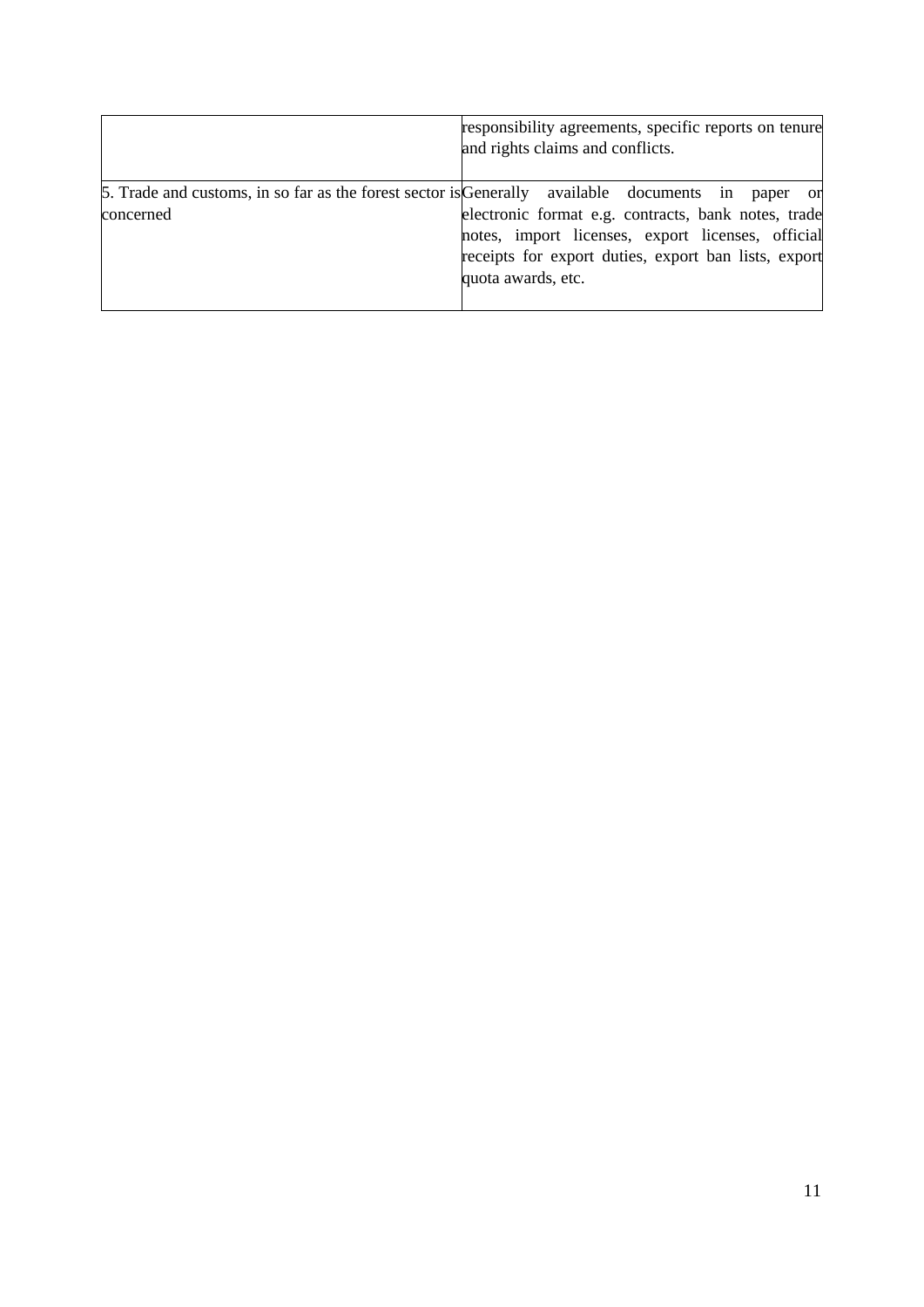# **5a. Clarification of the product scope - packaging materials**

#### **Relevant legislation:**

#### **EU Timber Regulation**

#### *Article 2*

*(a) "Timber and timber products means the timber and timber products as set out in the Annex, with the exception of timber and timber products or components of such products manufactured from timber and timber products that have completed their lifecycle and would otherwise be disposed of as waste as defined in Article 3(1) of Directive 2008/98/EC of the European Parliament and of the Council of 19 November 2008 on waste"* 

#### *The Annex to the EU Timber Regulation*

*[···]* 

*4415 Packing cases, boxes, crates, drums and similar packing, of wood; cable-drums of wood; pallets, box pallets and other load boards, of wood; pallet collars of wood* 

*(Not packing material used exclusively as packing material to support, protect or carry another product placed on the market.) "* 

*[···]* 

*Pulp and paper of Chapters 47 and 48 of the Combined Nomenclature, with the exception of bamboobased and recovered (waste and scrap) products* 

*[···]* 

1

The Annex sets out the "Timber and timber products as classified in the Combined Nomenclature<sup>7</sup> set out in Annex I to Council Regulation (EEC) No 2658/87, to which this Regulation applies"

HS Code 4819 covers : *"Cartons, boxes, cases, bags and other packing containers, of paper, paperboard, cellulose wadding or webs of cellulose fibres; box files, letter trays, and similar articles, of paper or paperboard, of a kind used in offices, shops or the like ".* 

- **When any of the above articles are placed on the market as products in their own right,** rather than simply being used as packaging for another product, they *will* **be covered by the Regulation and therefore due diligence must be applied.**
- **If packaging, as classified under HS code 4415 or 4819, is used to 'support, protect or carry' another product it will** *not* **be covered by the Regulation.**

This means that the above cited restriction in brackets to HS Code 4415 within the Annex of the EUTR is used by analogy also to HS Code 4819.

<sup>&</sup>lt;sup>7</sup> The current version of the Combined Nomenclature is available at: http://eur- lex .europa.eu/Result.do? direct=yes&lang=en&where=EUROVOC :005751 &whereihm=EUR OVOC:Combined%20Nomenclature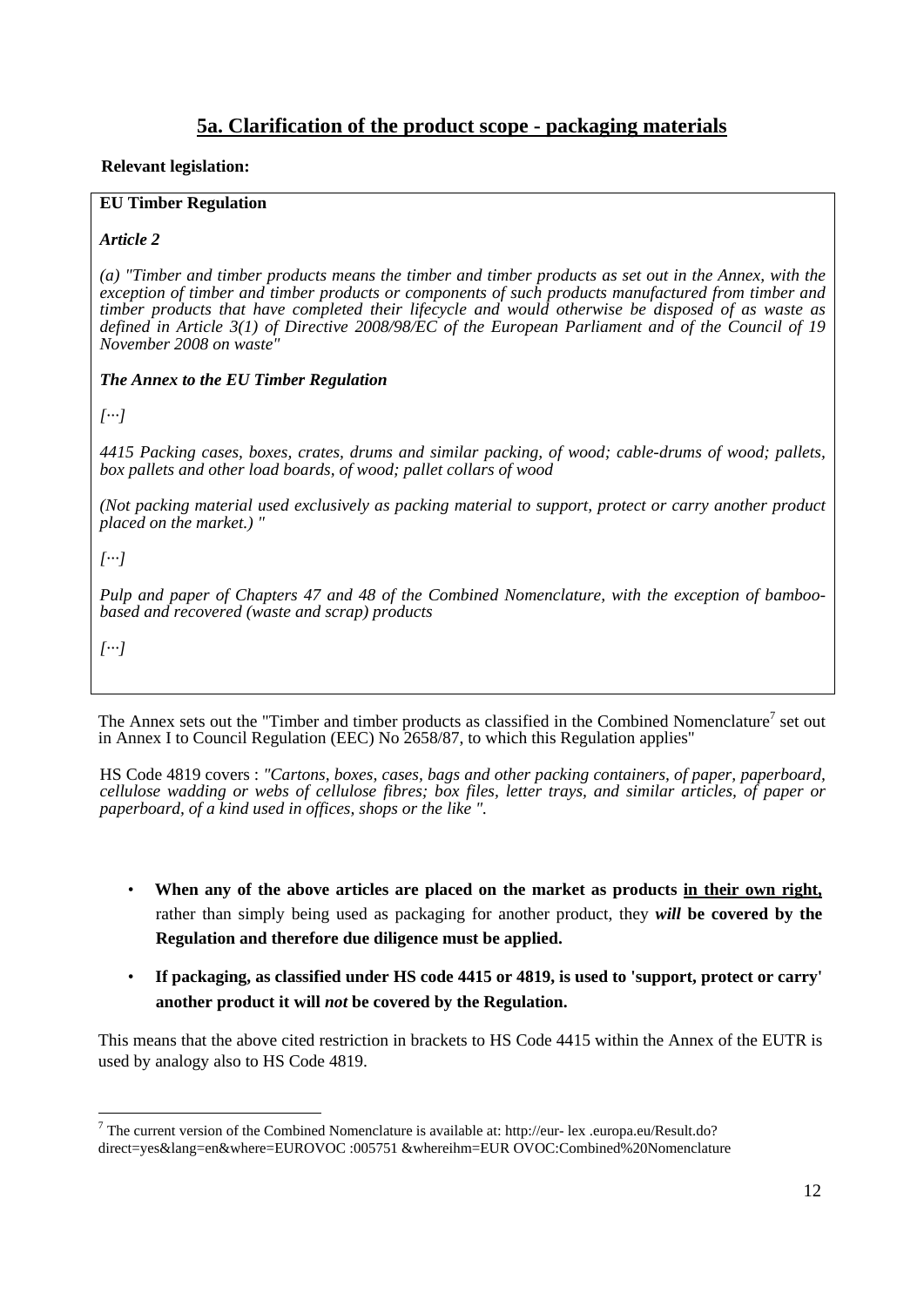Within these categories there is a further distinction between packaging that is considered to give a product its 'essential character' and packaging which is shaped and fitted to a specific product, but not an integral part of the product itself. General rule 5 for the interpretation of the Combined Nomenclature<sup>8</sup> clarifies these differences and examples are contained below. However, these additional distinctions are only like to be relevant to a small proportion of goods subject to the Regulation.

#### **In summary,**

#### **Covered by the Regulation**

- Packaging material of HS codes 4415 or 4819 placed on the market as a product in itself.
- Containers which fall within HS codes 4415 or 4819 which give a product its essential character: e.g. decorative gift boxes,

#### **Exempt from the Regulation:**

• Packing material presented with the goods therein and used exclusively to support, protect or carry another product (which may or may not be a wood-based product).

 8 http://eur-lex.europa.eu/LexUriServ/LexUriServ.do?uri=OJ:L:1999:278:0011:0012:EN:PDF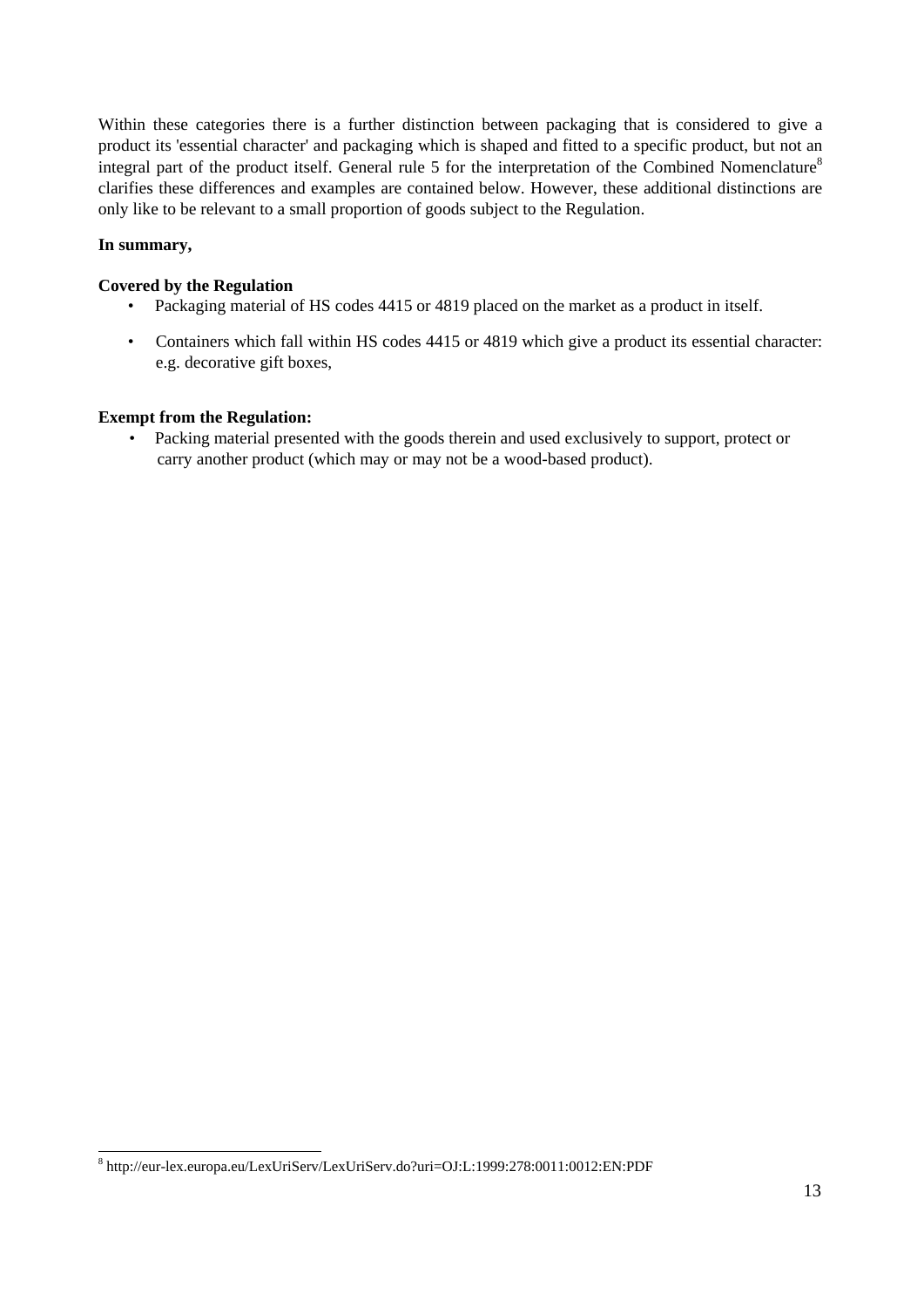# **5b. Clarification of the product scope - "waste\*'/"recovered" products**

#### **Relevant legislation:**

#### **EU Timber Regulation**

### *Recital (11)*

*Bearing in mind that the use of recycled timber and timber products should be encouraged, and that*  including such products in the scope of this Regulation would place a disproportionate burden on *operators, used timber and timber products that have completed their life cycle, and would otherwise be disposed of as waste, should be excluded from the scope of this Regulation.* 

#### *Article 2*

*(a) 'timber and timber products ' means timber and timber products set out in the Annex, with the*  exception of timber products or components of such products manufactured from timber or timber *products that have completed their lifecycle and would otherwise be disposed of as waste, as defined in Article 3(1) of Directive 2008/98/EC of the European Parliament and of the Council of 19 November on waste<sup>9</sup> .'* 

#### **Directive 2008/98/EC** *Article 3(1)*

*' 'waste ' means any substance or object which the holder discards or intends or is required to discard'* 

This exemption applies to:

timber products of a kind covered by the Annex, which are produced from material that has completed its lifecycle and would otherwise have been discarded as waste (e.g. timber retrieved from dismantled buildings, or products made from waste wood),

This exemption **does not** apply to:

• by-products from a manufacturing process involving material which had not completed its lifecycle and would otherwise have been discarded as waste.

#### **Scenarios**

#### **Will wood chips and sawdust produced as a by-product of sawmilling be subject to the Regulation?**

Yes.

1

However, wood chips or other timber products produced from material which has previously been placed on the internal market will not be subject to the requirements of the Regulation which relate to 'placing on the market' (Article 2(b) EUTR, final sentence).

#### **Will furniture made from timber recovered from demolition of houses be subject to the Regulation?**

No, the material in these products has completed its lifecycle and would otherwise have been discarded as waste.

<sup>9</sup> OJ L 312, 22.11.2008, p. 3.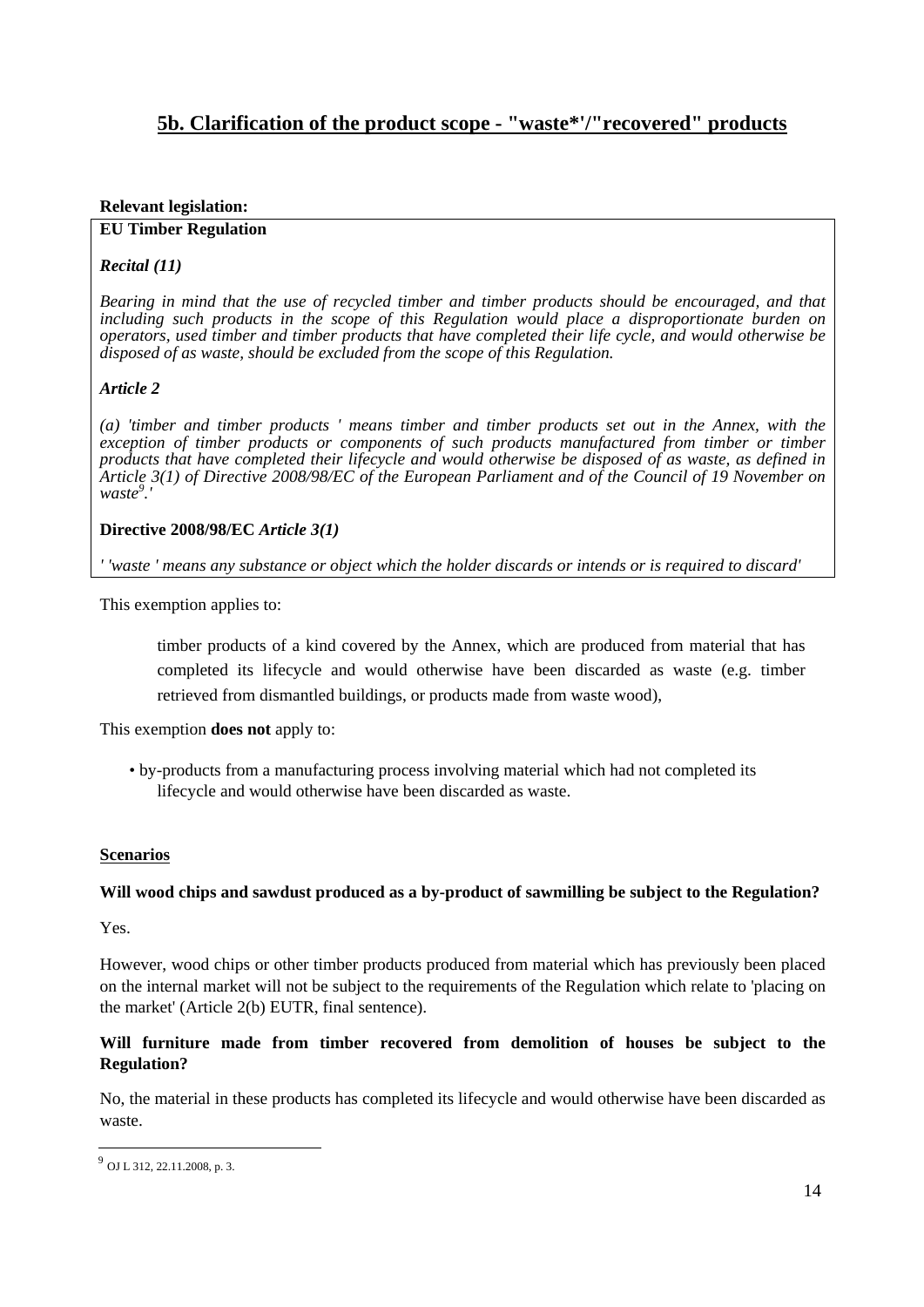# **6. The role of third parties verified schemes in the process of risk assessment and risk mitigation**<sup>10</sup>

#### **Relevant legislation:**

#### **The EU Timber Regulation**

#### *Recital (19)*

*In order to recognize good practice in the forestry sectors, certification or other third party verified schemes that include verification of compliance with applicable legislation may be used in the risk assessment procedure*.

#### *Article 6*

#### *Due diligence system*

*[...]* 

*"[...] Risk assessment procedures shall take into account [...] relevant risk assessment criteria including: Assurance of compliance with applicable legislation, which may include certification or thirdparty-verified schemes which cover compliance with applicable legislation [...]"* 

*and under risk mitigation:* 

*"[...] risk mitigation procedures [...] may include requiring additional information or documents and/or third party verification".* 

### **Commission implementing Regulation (EU) No 607/2012**

*Art. 4*

1

### *Risk assessment and mitigation*

*Certification or other third party verified schemes referred to in the first indent of the second paragraph of Article 6(1)(b) and in Article 6(1)(c) may be taken into account in the risk assessment and risk mitigation procedures where they meet the following criteria:* 

*they have established and made available for third party use a publicly available system of requirements, which system shall at the least include all relevant requirements of the applicable legislation;* 

*they specify that appropriate checks, including field-visits, are made by a third party at regular intervals no longer than 12 months to verify that the applicable legislation is complied with;* 

*they include means, verified by a third party, to trace timber harvested in accordance with applicable legislation, and timber products derived from such timber, at any point in the supply chain before such timber or timber products are placed on the market;* 

*they include controls, verified by a third party, to ensure that timber or timber products of unknown origin, or timber or timber products which have not been harvested in accordance with applicable legislation, do not enter the supply chain.*

 $10$  Note that certification is not granted the same status as FLEGT licences and CITES permits (section 10 below).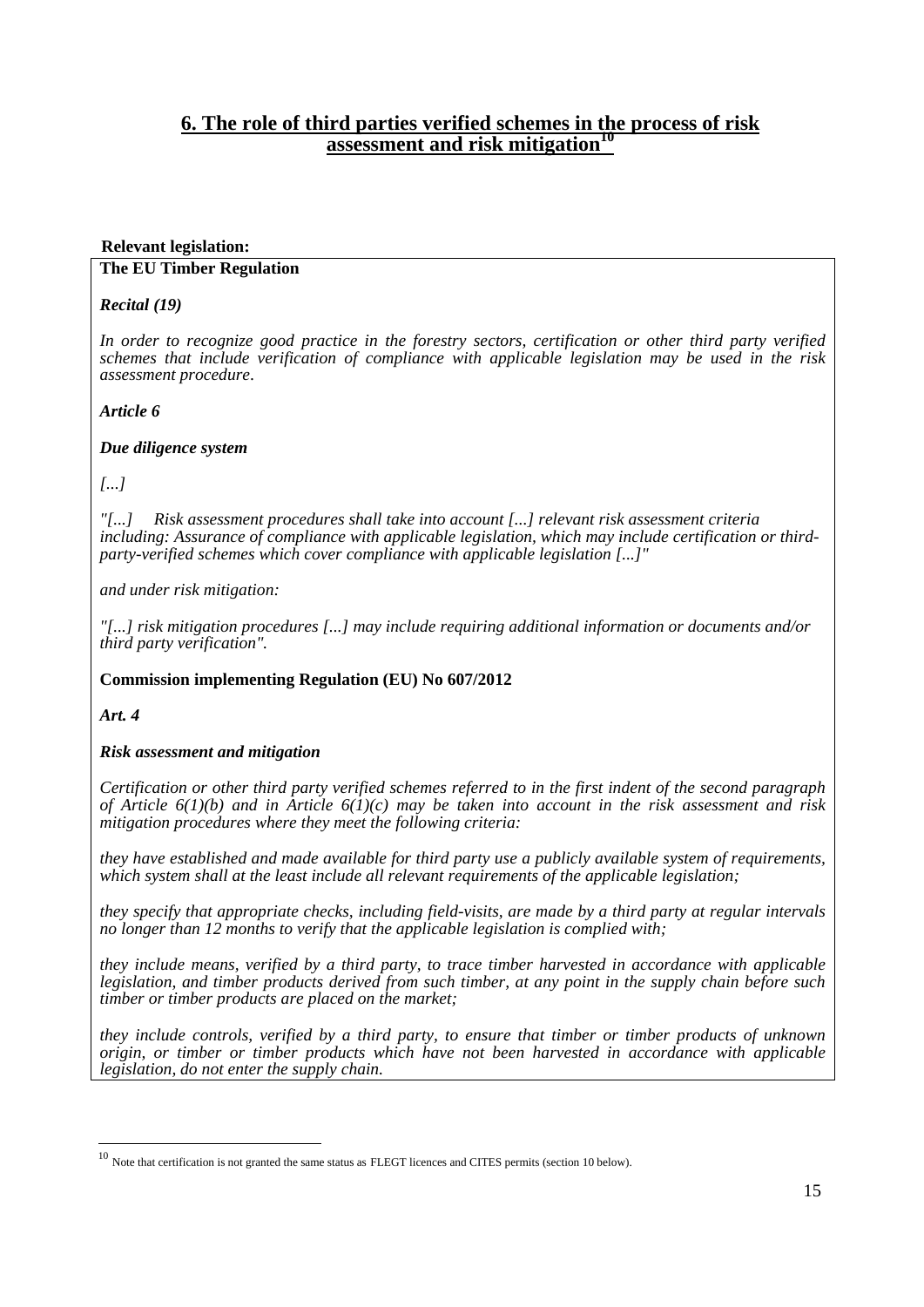#### **A. Background information**

Voluntary forest certification and timber legality verification schemes are often used to meet specific customer requirements for timber products. Typically these include a standard that describes management practices that must be implemented within a forest management unit, comprising broad principles, criteria and indicators; requirements for checking compliance with the standard and awarding certificates; and separate "chain of custody" certification to provide assurance that a product only contains timber, or a specified percentage of timber, from certified forests.

When an organisation that is not the forest manager, manufacturer or trader, nor the customer requiring certification, carries out an assessment and awards a certificate, this is known as third-party certification. Certification schemes generally require such third-party organisations to be able to demonstrate their qualifications to perform assessments through a process of accreditation that sets standards for the skills of auditors and the systems that the certification organisations must adhere to. The International Organisation for Standardisation (ISO) has published standards covering both requirements for certification bodies and assessment practices. Proprietary timber legality verification schemes, though often provided by organisations that offer accredited certification services, generally themselves do not require accreditation.

A requirement for compliance with legislation governing management of the forest management unit is generally part of forest management certification standards. Systems management standards, such as those for environmental management or quality management, generally don't include such a requirement, or it may not be rigorously checked in assessment.

#### **B. Guidance**

In considering whether to make use of certification scheme or legality verification as assurance that the timber in a product had been legally harvested, an operator must determine whether the scheme incorporates a standard that includes all the applicable legislation. This requires some knowledge of the scheme the operator is using and how it is applied in the country where the timber was harvested. Certified products generally carry a label with the name of the certification organisation that has set the criteria for the certificate and has set the requirements for the auditing process. Such organisations will normally be able to provide information on coverage of the certification and how it was applied in the country where the timber was harvested, including such details as the nature and frequency of field audits.

The operator should be satisfied that the third party organisation that issued a certificate was sufficiently qualified and is in good standing with the certification scheme and the relevant accreditation body.. Information about how schemes are regulated can normally be obtained from the certification scheme.

Some schemes allow certification when a specified percentage of the timber in a product has met the full certification standard. This percentage is normally stated on the label. In such cases it is important that the operator seeks information about whether checks have been made on the non-certified portion and whether those checks provide adequate evidence of compliance with the applicable legislation.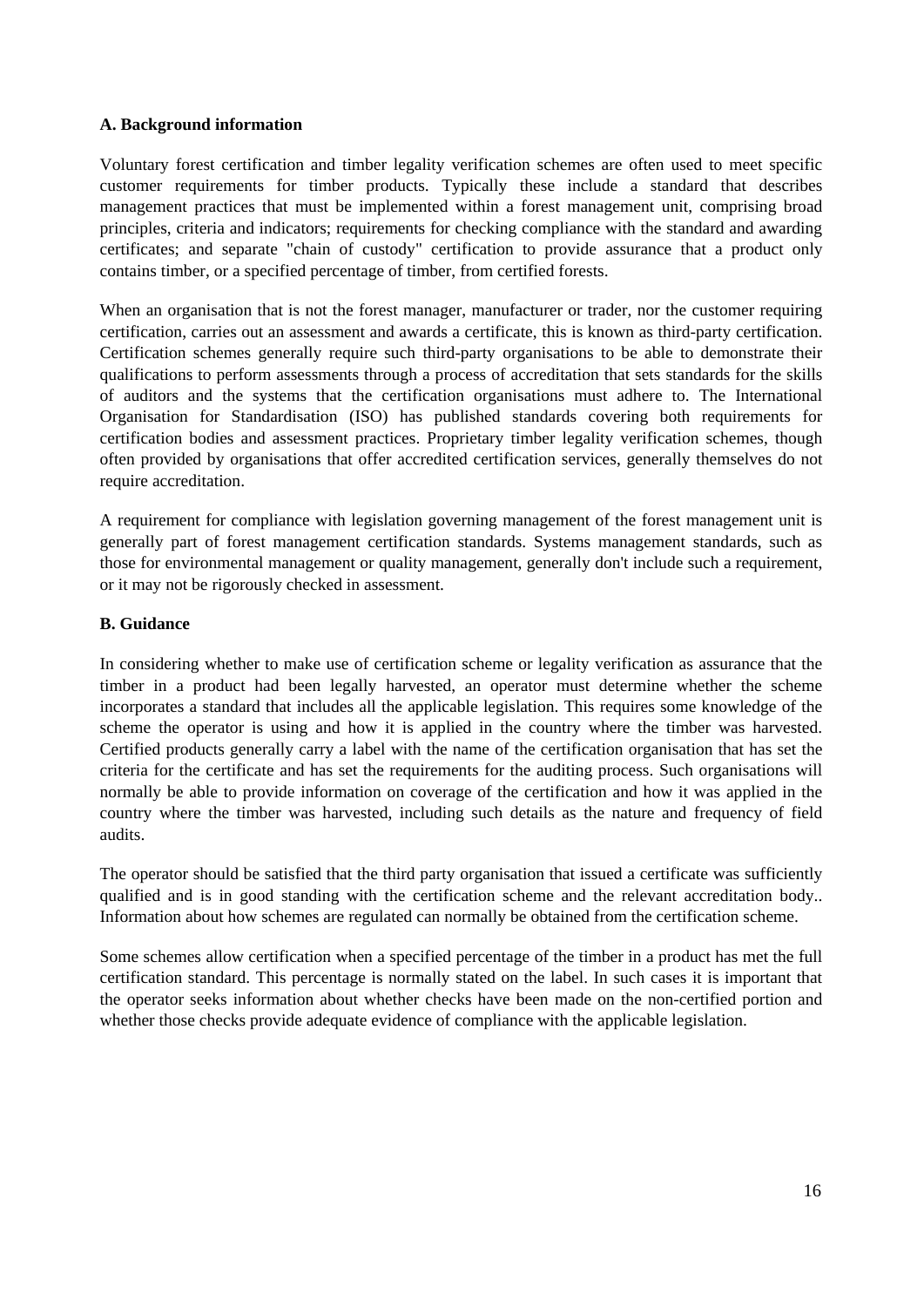Chain of custody certification may be used to as evidence that no unknown or non-permitted timber enters a supply chain. These are generally based on ensuring only permitted timber is allowed to enter the supply chain at "critical control points", and a product can be traced to its previous custodian (who must also hold chain of custody certification) rather than back to the forest where it was harvested. A product with chain of custody certification may contain a mix of certified and other permitted material from a variety of sources. When using chain of custody certification as evidence of legality, an operator should ensure that permitted material complies with applicable legislation and that controls are sufficient to exclude other material.

It should be noted that an organisation may hold chain of custody certification as long as it has systems in place to segregate certified and the allowed percentage of permitted material, and non-permitted material, but at a given point in time may not be producing any certified product. If relying on certification as assurance and purchasing from a supplier holding chain of custody certification, operators must therefore check that the specific product they purchase actually has the required certificate.

In the process of assessment the credibility of a third party verified scheme operators may use the following questions, which are not exhaustive:

- $\checkmark$  Are all the requirements in Article 4 of the Commission implementing Regulation (EU) No 607/2012 fulfilled?
- $\checkmark$  Is the certification or other third party verified schemes compliant with international or European standards (e.g. the relevant ISO-guides, ISEAL Codes)?
- $\checkmark$  Are there substantiated reports about possible shortcomings or problems of the third party verified schemes in the specific countries from which the timber or timber products are imported?
- $\checkmark$  Are the third parties that are making the checks and verifications referred to in Article 4 (b)(c) and (d) of the Commission implementing Regulation (EU) No 607/2012 independent accredited organisations?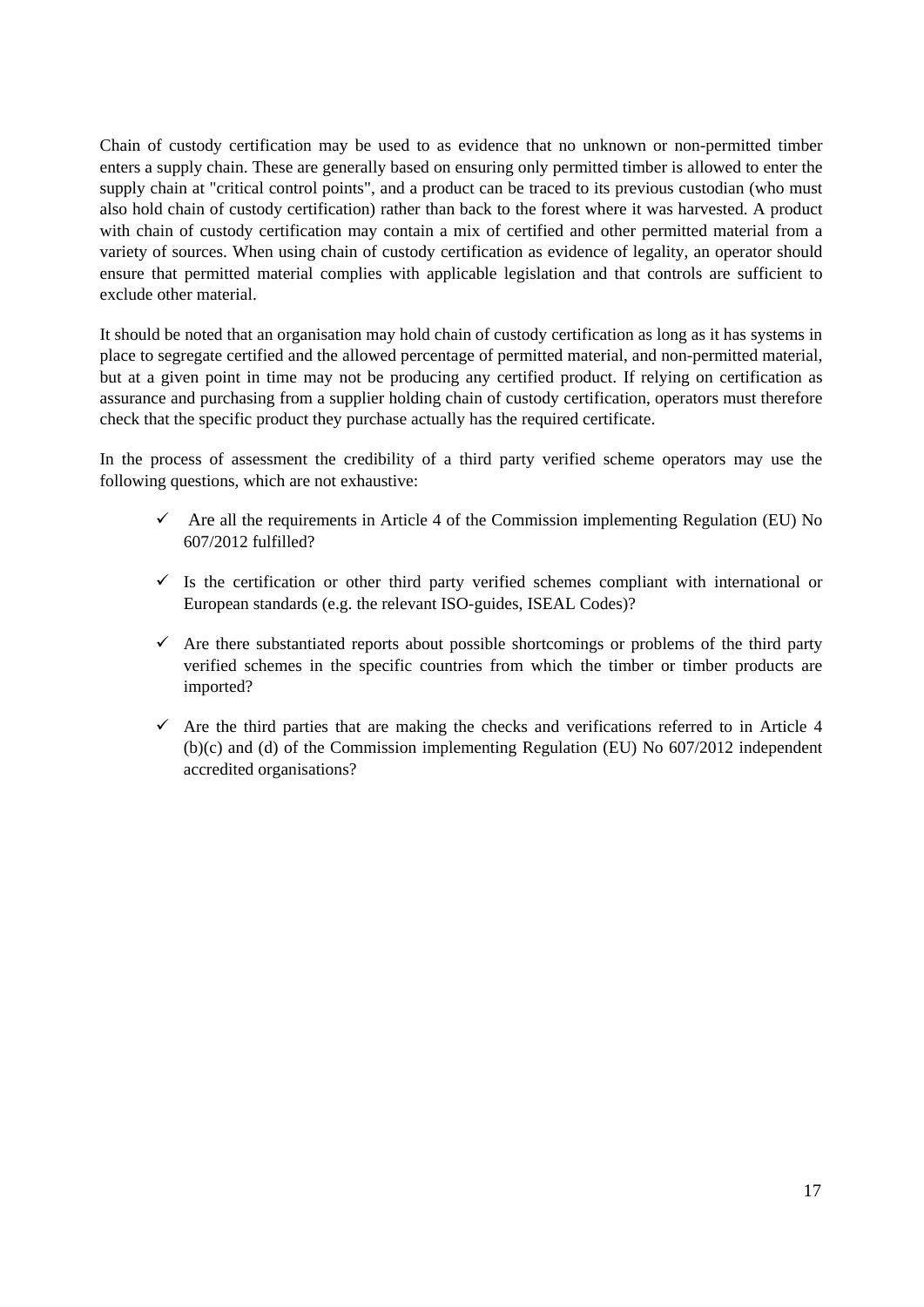# **7. Regular evaluation of a due diligence system**

### **Relevant legislation:**

**The EU Timber Regulation** *Article 4*

*Obligations of operators* 

*[···]* 

*3. Each operator shall maintain and regularly evaluate the due diligence system which it uses, except where the operator makes use of a due diligence system established by a monitoring organisation referred to in Article 8.* 

*[···]* 

A "due diligence system" can be described as a documented, tested, step-by-step method, including controls, aimed at producing a consistent desired outcome in a business process. It is important that an operator using its own due diligence system should evaluate that system at regular intervals to ensure that those responsible are following the procedures that apply to them and the desired outcome is being achieved. Good practice suggests this should be conducted annually.

An evaluation can be carried out by someone within the organisation (ideally independent from those carrying out the procedures), or by an external body. The evaluation should identify any weaknesses and failures and the organisation's management should set deadlines for addressing them.

In the case of a timber due diligence system, the evaluation should for example check whether there are documented procedures for collecting and recording key information about supplies of timber product to be placed on the market, for assessing the risk that any component of that product contained illegally harvested timber, and describing actions to take with different levels of risk. It should also check whether those who are responsible for carrying out each step in the procedures both understand and are implementing them, and that there are adequate controls to ensure that the procedures are effective in practice (i.e. that they identify and result in exclusion of risky timber supplies).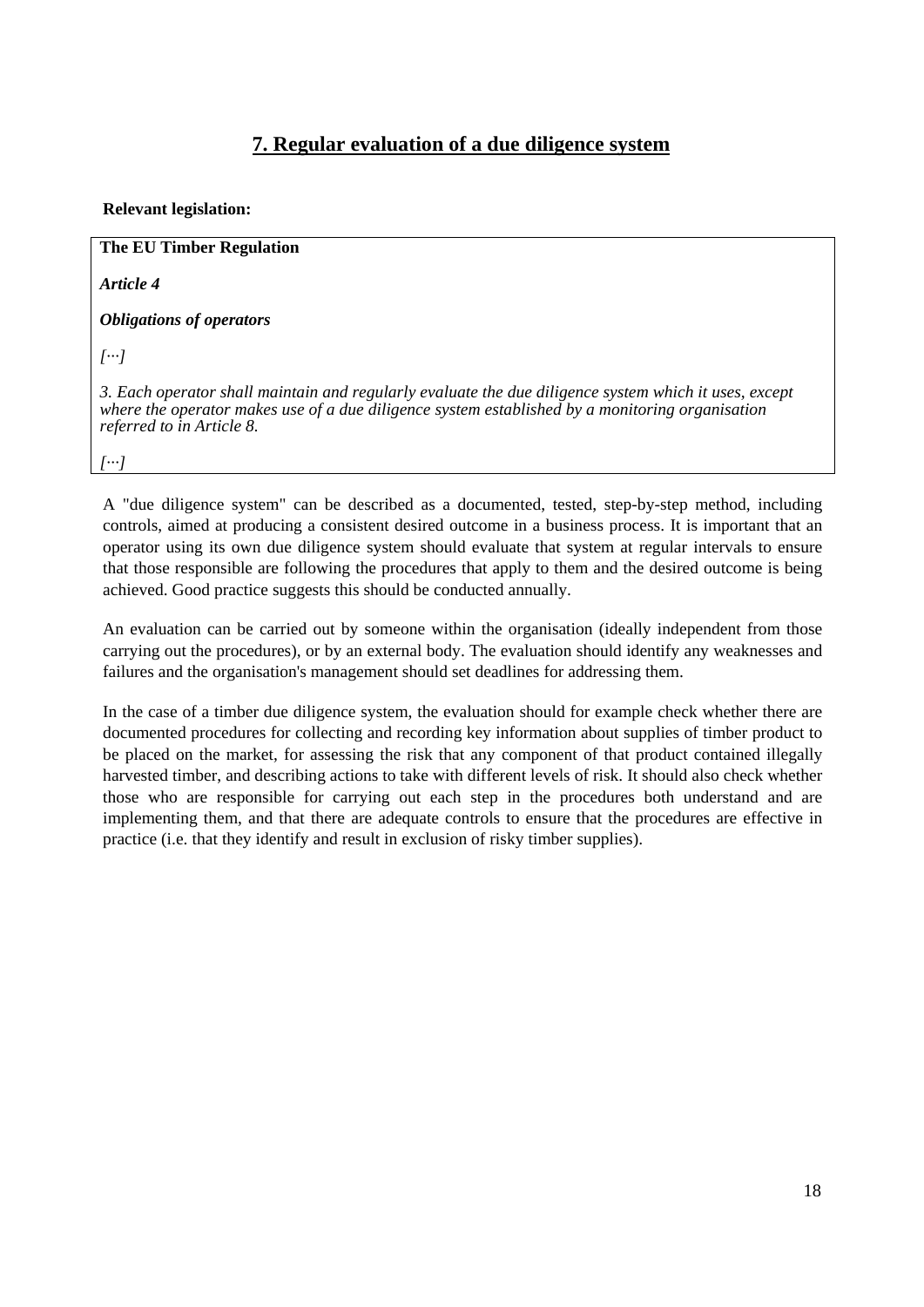# **8. Composite products**

#### **Relevant legislation:**

#### **The EU Timber Regulation**

*Article 6(1)*

*(a) measures and procedures providing access to the following information concerning the operator 's supply of timber or timber products placed on the market:* 

*description, including the trade name and type of product as well as the common name of tree species and, where applicable, its full scientific name,* 

*country of harvest, and where applicable* 

*sub-national region where the timber was harvested; and* 

*concession of harvest,* 

[···]

When fulfilling this 'access to information' obligation for composite products or products with a composite wood-based component, the operator needs to get information on all virgin material in the mix, including the species, the location where each component was harvested, and the legality of origin of those components.

It is often difficult to identify the precise origin of all components of composite timber products. This is especially true for reconstituted products such as paper, fibre-board and particle board, where identifying species may also be difficult. If the species of wood used to produce the product varies, the operator will have to provide a list of each species of wood that may have been used to produce the wood product. The species should be listed in accordance with internationally accepted timber nomenclatures (e.g. DIN EN 13556 "Nomenclature of timbers used in Europe"; Nomenclature Générale des Bois Tropicaux, ATIBT (1979)"

Where it can be established that a component in a composite product has already been placed on the market prior to its incorporation in the product, or it is made from material which has completed its lifecycle and would otherwise have been discarded as waste (see 5 b), risk assessment is not required for that component. For example, where an operator manufactures and sells a product that contains a mix of wood chips part of which originates from timber products already placed on the market in the EU and part from virgin timber he has imported into the EU, risk assessment is only required for the imported portion.

Examples descriptions of Operator's Supplies are in Annex II.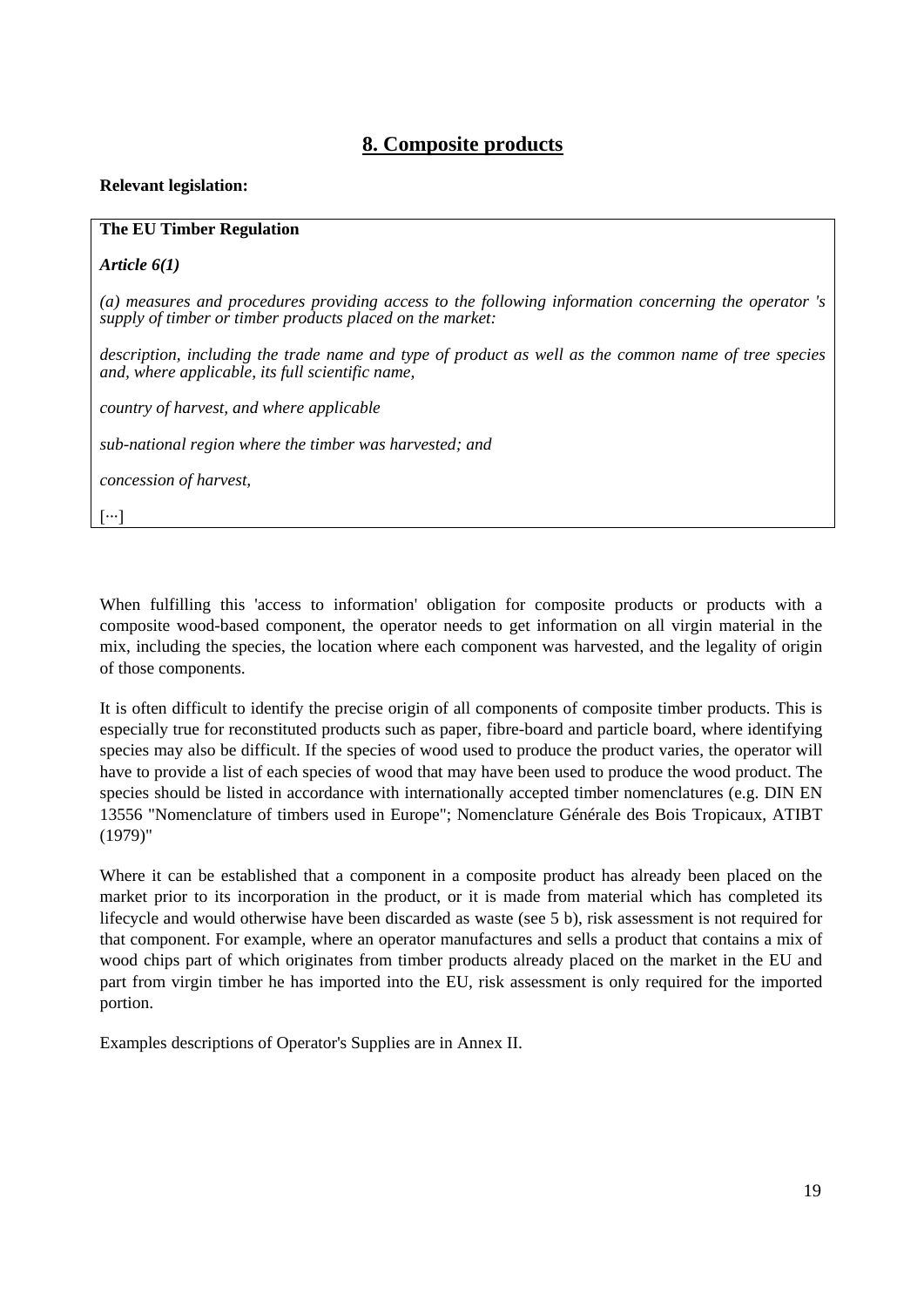# **9. "Forest sector"**

### **Relevant legislation:**

### **The EU Timber Regulation**

*Article 2*

*[...]* 

*(h) "applicable legislation means the legislation in force in the country of harvest covering the following matters: [...]* 

*- trade and customs, in so far as the forest sector in concerned.* 

This refers exclusively to compliance with the laws and regulations in countries where timber has been harvested covering the export of timber and timber products. The requirement relates to export from the country of harvest and not the country of export to the EU. For example if timber was exported from country X to country Y and then to the European Union the requirement would apply to the export from X and not from Y to the EU.

The applicable legislation includes, but may not be restricted to:

- Bans, quotas and other restrictions on the export of timber products, for example bans on the export of unprocessed logs or rough-sawn lumber
- Requirements for export licences for timber and timber products
- Official authorisation that entities exporting timber and timber products may require
- Payment of taxes and duties applying to timber product exports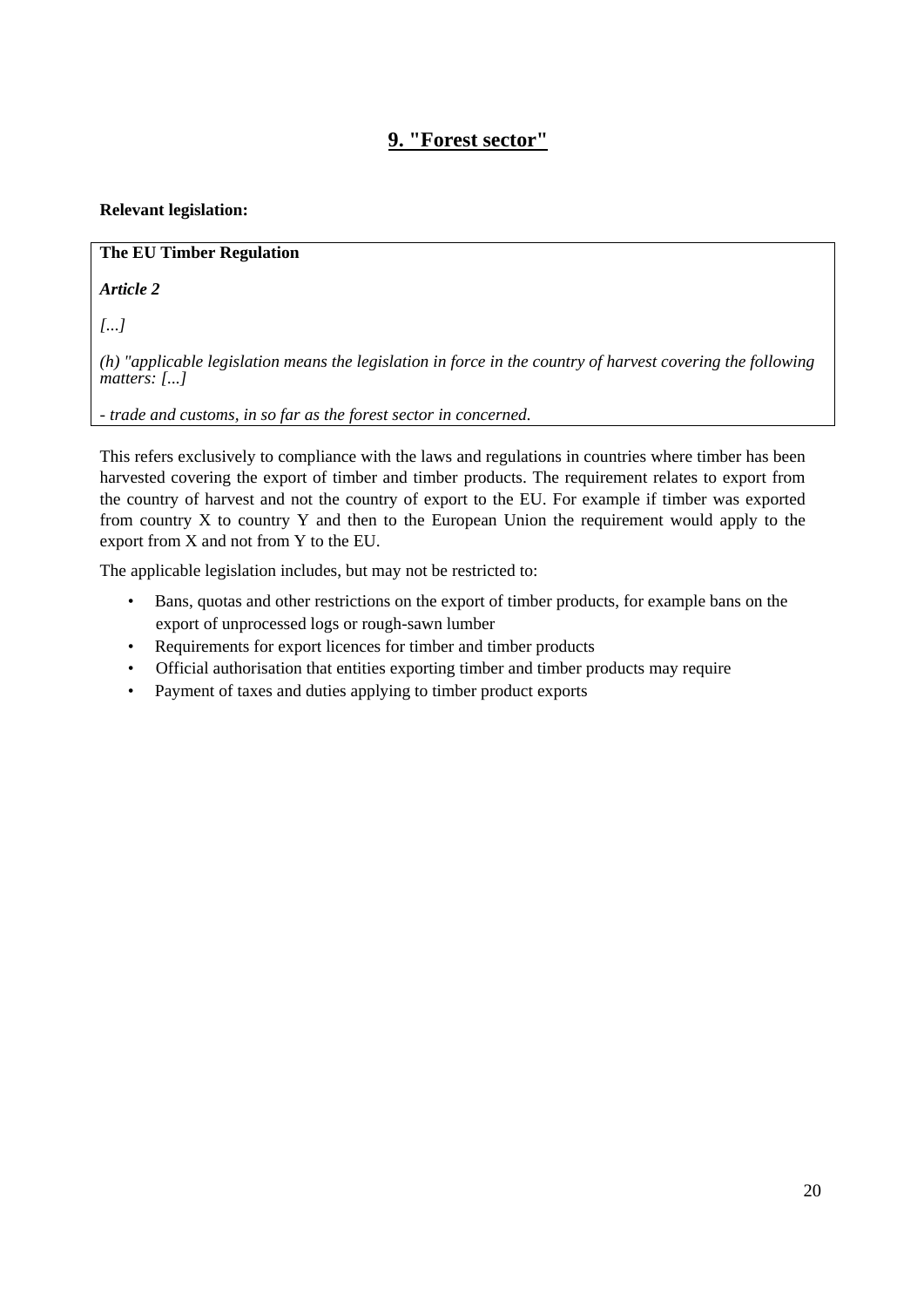# **10. Treatment of CITES and FLEGT-Licensed Timber**

#### **Relevant legislation**

#### **EU Timber Regulation**

*Article 3* 

#### *Status of timber and timber products covered by FLEGT and CITES*

*Timber embedded in timber products listed in Annexes II and III to Regulation (EC) No 2173/2005 which originate in partner countries listed in Annex I to that Regulation and which comply with that Regulation and its implementing provisions shall be considered to have been legally harvested for the purposes of this Regulation.* 

*Timber of species listed in Annex A, B or C to Regulation (EC) No 338/97 and which complies with that Regulation and its implementing provisions shall be considered to have been legally harvested for the purposes of this Regulation.* 

*[...]* 

The Regulation considers that timber and timber products covered by FLEGT licences or CITES certificates fully meet its requirements. This means:

- a) That operators who place products on the market covered by such documentation do not need to conduct due diligence on those products, apart from being able to demonstrate coverage by valid relevant documentation; and
- b) That any such product will be considered by Competent Authorities to have been legally harvested and will not carry any risk of breaching provisions of the Regulation, prohibiting placing illegal timber on the market.

This is because legality verification controls - and hence due diligence - will have been carried out in the exporting country in accordance with the Voluntary Partnership Agreements between those countries and the European Union, and the resulting timber can be considered risk-free by operators.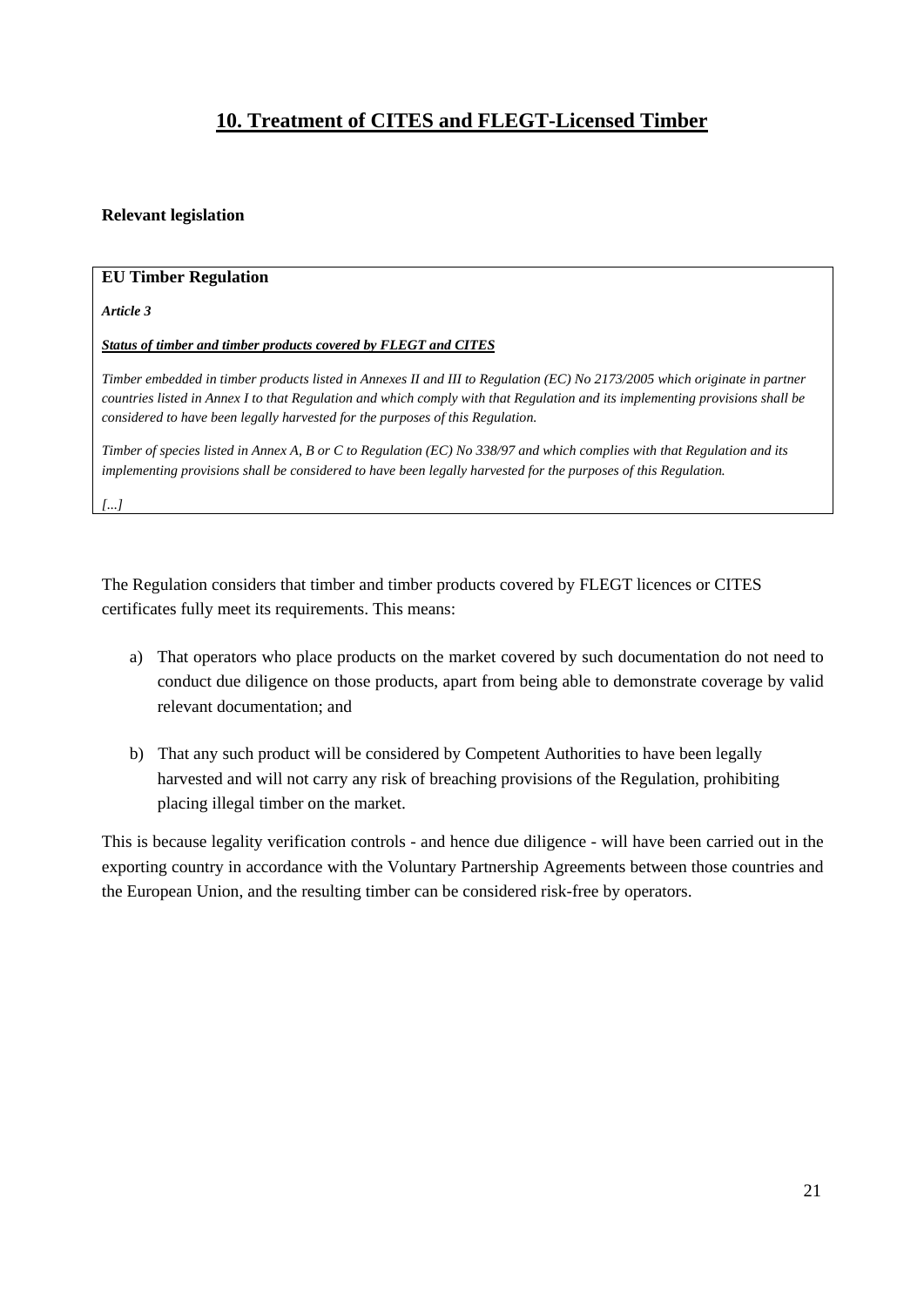# **How would the interpretation of "placing on the market" apply in practice?**

The following scenarios outline situations in which a company/individual would be considered an operator under the EU Timber Regulation.

#### **Scenario 1**

Manufacturer C buys paper in a third country outside the EU and imports it into the EU (any country), where he uses the paper to make exercise books. He then sells the exercise books to retailer D in any EU Member State. Exercise books are a product covered by the Annex to the EU Timber Regulation:

- manufacturer C becomes an operator when he imports the paper for use in his own business.

#### **Scenario 2**

Retailer G purchases till rolls in a third country outside the EU and imports them into the EU, where he uses them in his stores:

- retailer G becomes an operator when he imports the till rolls into the EU for use in his own business.

#### **Scenario 3**

An EU based manufacturer C imports coated craft paper directly from a third country producer) and uses it to pack products that are subsequently sold on the EU market:

- manufacturer C becomes an operator when he imports the craft paper into the EU for use in his business. (Take note that in this case it is of no regard that the craft paper is only used as packaging as it is imported as a product in its own right)

### **[Scenarios 4, 5 and 6 deal with the purchase of timber and timber products by EU entities from non-EU entities, in slightly varying circumstances, which are explained at the end of each scenario]**

#### **Scenario 4**

A EU based timber merchant H buys particle board online from a supplier based outside the EU. Under the contract, ownership transfers immediately to timber merchant H while the particle board is still outside the EU. The particle board is transported to an EU Member State and brought through customs by shipping agent J, who delivers it to timber merchant H. Timber merchant H then sells the particle board to builder K: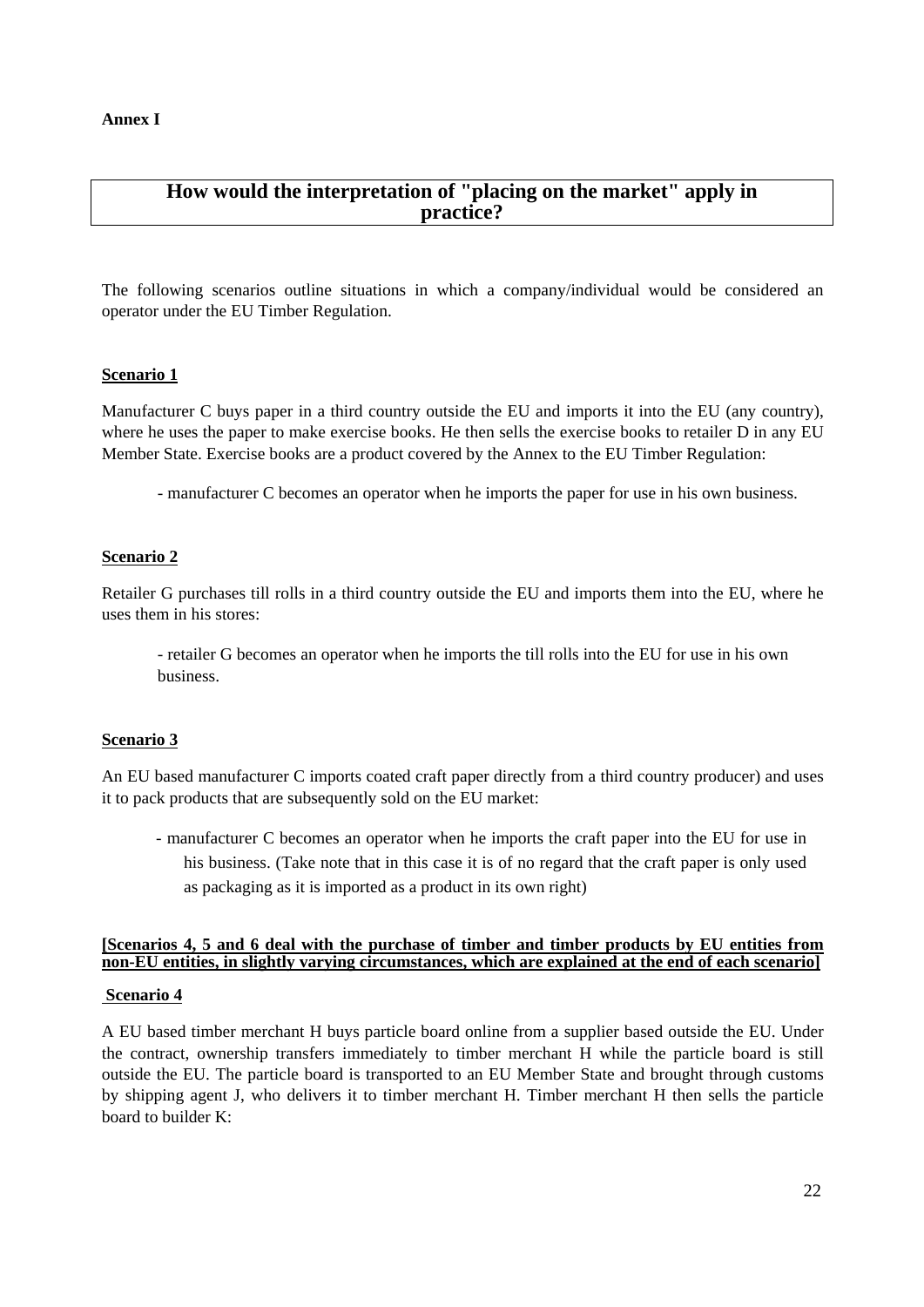- timber merchant H becomes an operator when his agent J imports the particle board into the EU for distribution or use in H's business. Shipping agent J is merely acting as an agent, transporting goods on behalf of timber merchant H.

[In this scenario ownership transfers from non-EU entity to the EU entity before the product physically enters the EU]

#### **Scenario 5**

A EU based timber merchant H buys particle board online from supplier L, who is based outside the EU. Under the contract, ownership only transfers when the particle board is delivered to timber merchant H's yard in the UK. Shipping agent J imports the board into the EU on behalf of supplier L and delivers it to timber merchant H's yard:

- The timber merchant H becomes an operator when supplier L's shipping agent J imports the particle board into the EU for distribution or use in H's business.

[In this scenario ownership does not transfer from the non-EU entity to the EU entity until after the product has physically entered the EU]

#### **Scenario 6:**

A non-EU based supplier L imports a consignment of timber or timber products into the EU and then looks to find a buyer. Timber merchant H purchases the timber or timber products from L once the consignment has physically entered the EU and has been released for free circulation by customs by supplier L, and uses it in his business.

Supplier L becomes the operator when he imports the products into the EU for distribution through his own business. Timber Merchant H is a trader.

[In this scenario ownership does not transfer from the non-EU entity to an EU entity until after the product has physically entered the EU and no contract exists before this point]

#### **Scenario 7**

A EU based retailer M imports timber products into the EU and sells them directly through his shop to non-commercial consumers:

- retailer M becomes an operator when he imports the timber products into the EU for distribution through his own business.

#### **Scenario 8**

Energy company E purchases wood chips directly from a third country outside the EU and imports them into the EU, where it uses them to produce energy which it then sells to a EU Member State National Grid. Although the wood chips are within the scope of the EU Timber Regulation the final product,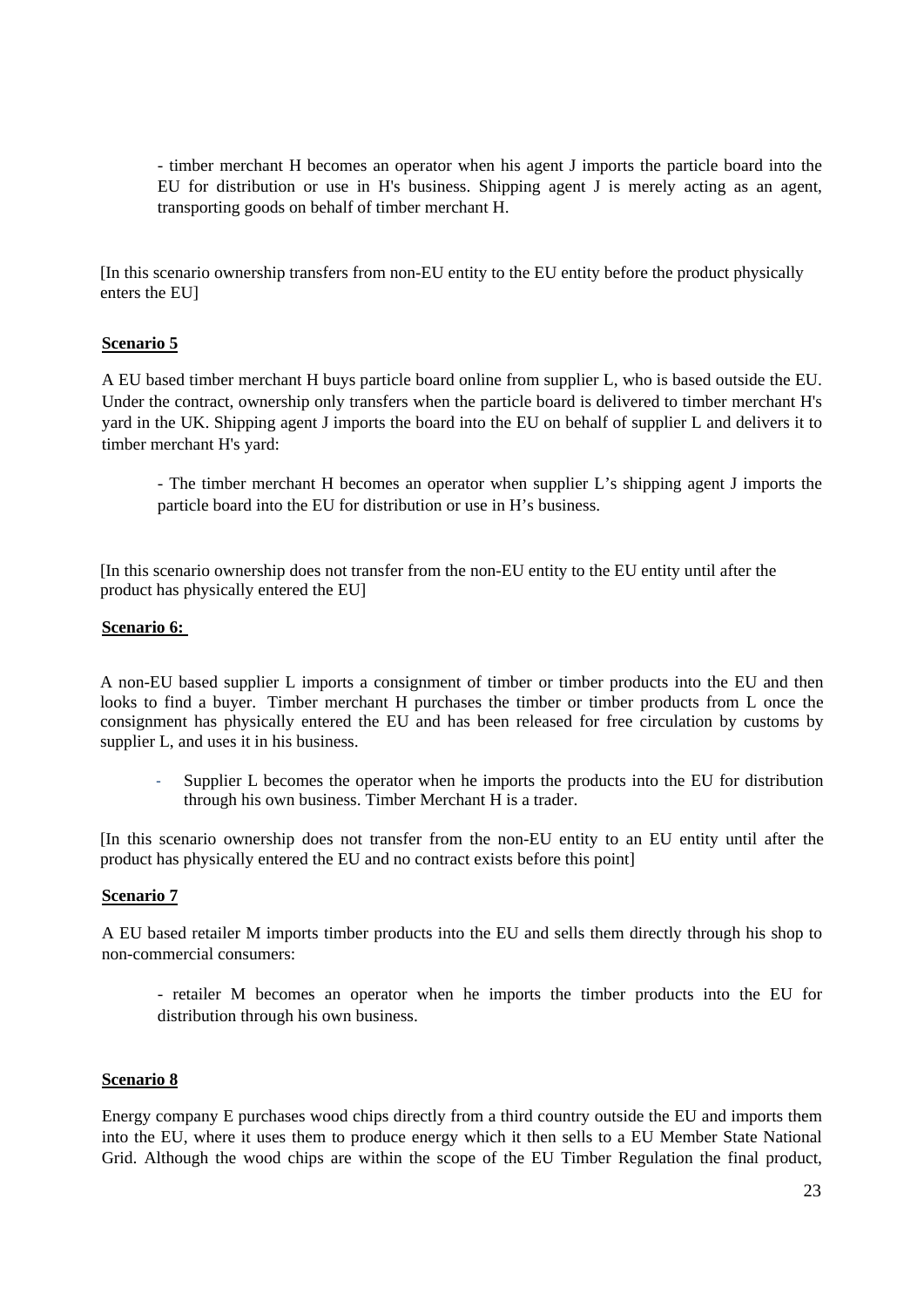energy, which the company sells is not:

- energy company E becomes an operator when it imports the woodchips into the EU for use in its own business.

#### **Scenario 9**

Timber merchant F purchases wood chips directly from a third country outside the EU and imports them into the EU, where he sells them on to energy company E. Energy company E then uses these wood chips in the EU to produce energy, which it sells to a Member State National Grid:

- timber merchant F becomes an operator when he imports the woodchips into the EU for distribution through his own business.

**[Scenarios 10 and 10a highlight the fact that standing trees do not fall within the scope of the Regulation. Depending on the detailed contractual agreements an "operator" could be either the**  forest owner or the company, which has the right to harvests timber for distribution or use **through his own business]**

#### **Scenario 10**

Forest owner Z fells trees on his own land and sells the timber to customers or processes it in his sawmill

- Forest owner Z becomes an operator when he harvests the timber for distribution or use through his own business

#### **Scenario 10a**

Forest owner Z sells to company A the right to harvest on Z's real estate standing trees for distribution or use through A`s own business

- Company A becomes an operator when he harvests the timber for distribution or use through his own business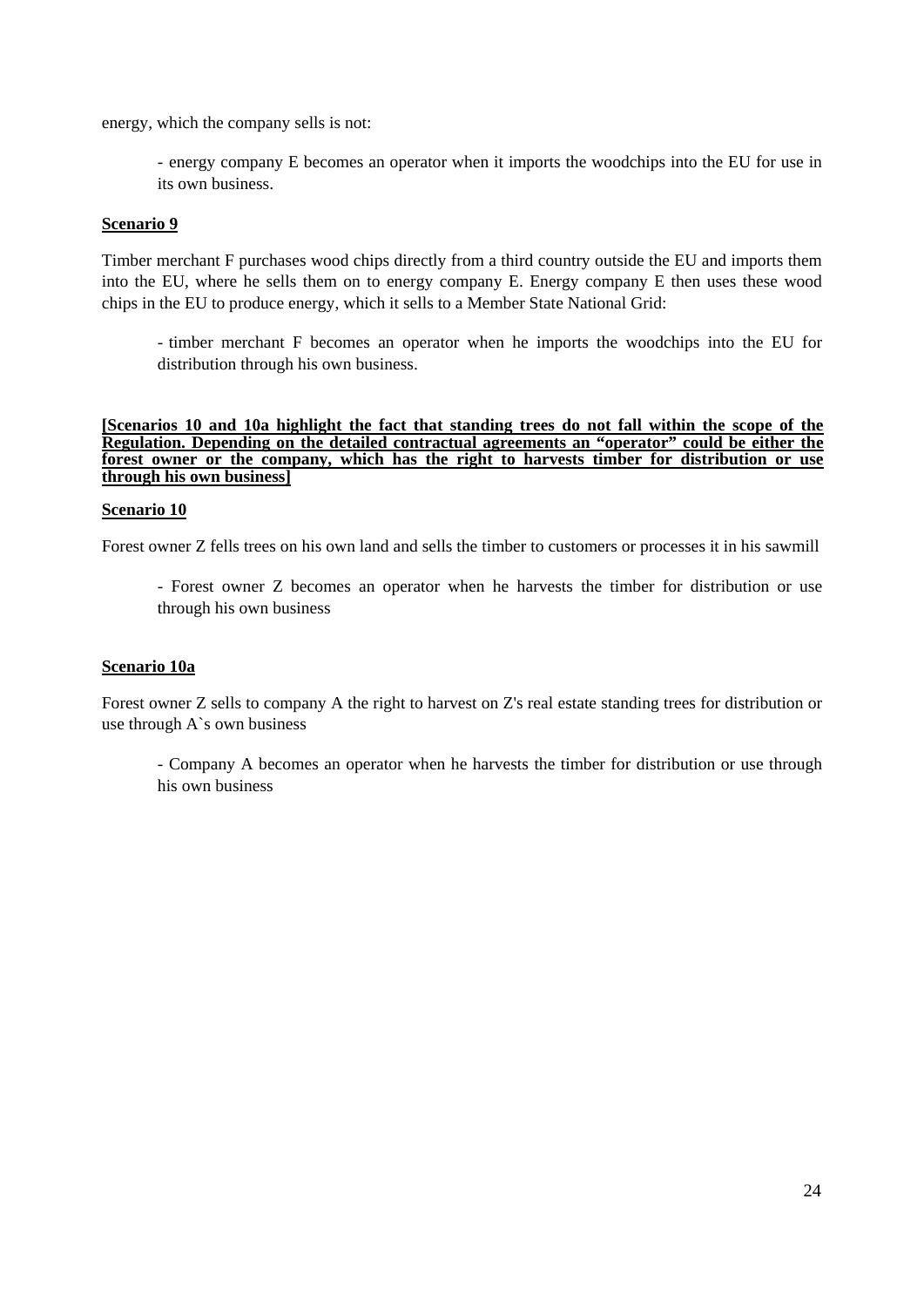# **Annex II**

# **Examples of Information on Composite Products**

| <b>Product Type:</b>            | Flat-pack kitchen fittings                                                | Placing on the<br>market<br>possible?                                                                 |                                             |                 |                                                         |                                         |  |  |  |
|---------------------------------|---------------------------------------------------------------------------|-------------------------------------------------------------------------------------------------------|---------------------------------------------|-----------------|---------------------------------------------------------|-----------------------------------------|--|--|--|
| <b>Period:</b><br><b>Volume</b> | April 2011-Dec 2012<br>3200 units                                         |                                                                                                       |                                             |                 |                                                         |                                         |  |  |  |
| <b>Component</b>                | <b>Description</b>                                                        | <b>Species</b><br><b>Country/regio Concession of Legality</b><br>n of harvest<br>harvest<br>levidence |                                             |                 |                                                         |                                         |  |  |  |
| Core                            | Medium-<br>density<br>fibreboard                                          | Mixed conifer:<br>mainly Scots<br>pine (Pinus<br>sylvatica)<br>Norway spruce                          | More than one<br><b>EU Member</b><br>State, | <b>Multiple</b> | Previously<br>placed on the<br>market - not<br>required | <b>Not</b><br>applicable                |  |  |  |
|                                 |                                                                           | (Picea abies),                                                                                        | Third boreal<br>emerging<br>country         | <b>Multiple</b> | Proprietary<br>legality audits<br>and<br>traceability   | Yes (if well<br>lfounded<br>confidence) |  |  |  |
| Surface                         | Facsimile<br>wood-design<br>paper coating,<br>imported from<br>outside EU | Unknown                                                                                               | Unknown                                     | <b>Unknown</b>  | None                                                    | <b>No</b>                               |  |  |  |

| <b>Product Type:</b><br><b>Period:</b><br><b>Volume</b> | Placing on the<br>market<br>possible? |                            |                                 |                                          |                                                          |                          |
|---------------------------------------------------------|---------------------------------------|----------------------------|---------------------------------|------------------------------------------|----------------------------------------------------------|--------------------------|
| <b>Component</b>                                        | 1500 units<br><b>Description</b>      | <b>Species</b>             | Country/region<br>of harvest    | <b>Concession Legality</b><br>of harvest | evidence                                                 |                          |
| Core                                                    | particle board                        | Sitka spruce               | <b>EU Member state Multiple</b> |                                          | Previously<br>placed on the<br>lmarket - not<br>required | <b>Not</b><br>applicable |
|                                                         | Face and back 0.5 mm veneer European  | beech (Fagus<br>sylvatica) | IEU Member statelPrivate        | forest<br>owners                         | Previously<br>placed on the<br>market - not<br>required  | <b>Not</b><br>applicable |

| <b>Product Type:</b><br><b>Period:</b> | Placing on the<br>market<br>possible? |                                                |                              |                                   |                                    |                          |
|----------------------------------------|---------------------------------------|------------------------------------------------|------------------------------|-----------------------------------|------------------------------------|--------------------------|
| <b>Volume</b><br><b>Component</b>      | 10,000 tonnes<br><b>Description</b>   | Species                                        | Country/region<br>of harvest | Concession<br>lof harvest         | Legality<br>evidence               |                          |
|                                        | From<br>slabs/off-cuts<br>from trees  | sawmill Mixed spruce,<br>lpine and birch State | <b>EU Member</b>             | <b>Multiple</b><br>private forest | Sighted<br>owners'<br>regeneration | <b>Not</b><br>applicable |

25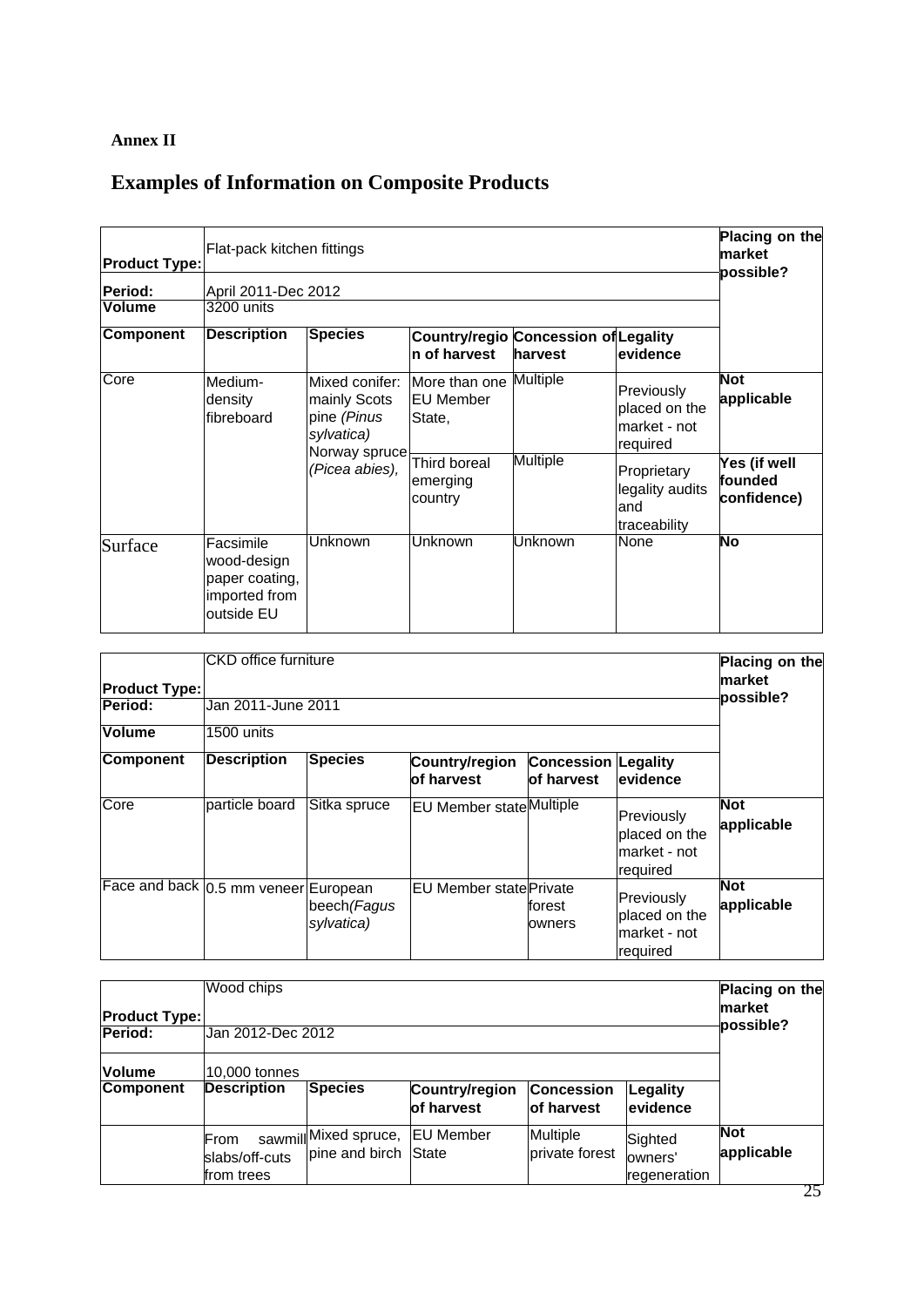| purchased<br>standing from<br>forest owners                          |                                                 | owners                                                               | Iplans                                 |            |
|----------------------------------------------------------------------|-------------------------------------------------|----------------------------------------------------------------------|----------------------------------------|------------|
| From sawmill<br>slabs/off-cuts<br>from logs<br>bought at<br>roadside | Mixed spruce, EU Member<br>pine and birch State | Multiple<br>private forest placed on the <b>applicable</b><br>owners | Previously<br>market - not<br>required | <b>Not</b> |

| <b>Product Type:</b> | Writing paper (90 $g/m2$ ) from Indonesia |                   | Placing on the<br>market<br>possible?                             |                                                                                                                |                                    |                                        |  |  |
|----------------------|-------------------------------------------|-------------------|-------------------------------------------------------------------|----------------------------------------------------------------------------------------------------------------|------------------------------------|----------------------------------------|--|--|
| <b>Period:</b>       |                                           | Apr 2012-Mar 2013 |                                                                   |                                                                                                                |                                    |                                        |  |  |
| <b>Volume</b>        | 1,200 tonnes                              |                   |                                                                   |                                                                                                                |                                    |                                        |  |  |
| <b>Component</b>     | <b>Description</b>                        | <b>Species</b>    | Country/region<br>of harvest                                      | <b>Concession Legality</b><br>of harvest                                                                       | evidence                           |                                        |  |  |
|                      | Short-fibre pulp Acacia                   | mangium           | Third tropical<br>developing<br>country,<br>specified<br>province | Industrial<br>lforest<br>plantation<br>concession<br><b>XXX</b>                                                | Legality<br>certificate            | Yes (if well<br>founded<br>confidence) |  |  |
|                      | Short-fibre pulp Mixed tropical           | hardwoods         | Third tropical<br>developing<br>country,<br>specified<br>province | Natural<br>secondary<br>forest<br>clearing for<br>plantation<br>for<br>pulpwood<br>and oil palm<br>plantations | None provided No                   |                                        |  |  |
|                      | Long-fibre pulp Pinus radiata             |                   | Third<br>temperate Forest<br>country                              | plantations                                                                                                    | Chain of<br>custody<br>certificate | Yes (if well<br>founded<br>confidence) |  |  |

| <b>Product Type:</b><br><b>Period:</b><br><b>Volume</b> | 12-mm plywood<br>Apr 2012-Mar 2013<br>$8500 \text{ m}^3$                                                                  |                         |                                        |                                          |                                                               |             |  |
|---------------------------------------------------------|---------------------------------------------------------------------------------------------------------------------------|-------------------------|----------------------------------------|------------------------------------------|---------------------------------------------------------------|-------------|--|
| <b>Component</b>                                        | <b>Description</b>                                                                                                        | Species                 | Country/region<br>of harvest           | <b>Concession</b><br>lof harvest         | Legality<br>levidence                                         |             |  |
|                                                         | Face and back Veneer<br><b>Bitangor</b><br>Third tropical<br>(Callophyllum<br>developing<br>sp.)<br>country,<br>specified |                         | province                               | YYY<br>concession                        | Government Yes (if well<br>agent exportfounded<br>certificate | confidence) |  |
| Core                                                    | Veneer                                                                                                                    | Poplar<br>(Populus sp.) | Third temperate<br>emerging<br>country | <b>IFarm</b><br>woodlots.<br>unspecified | None<br>provided                                              | No          |  |